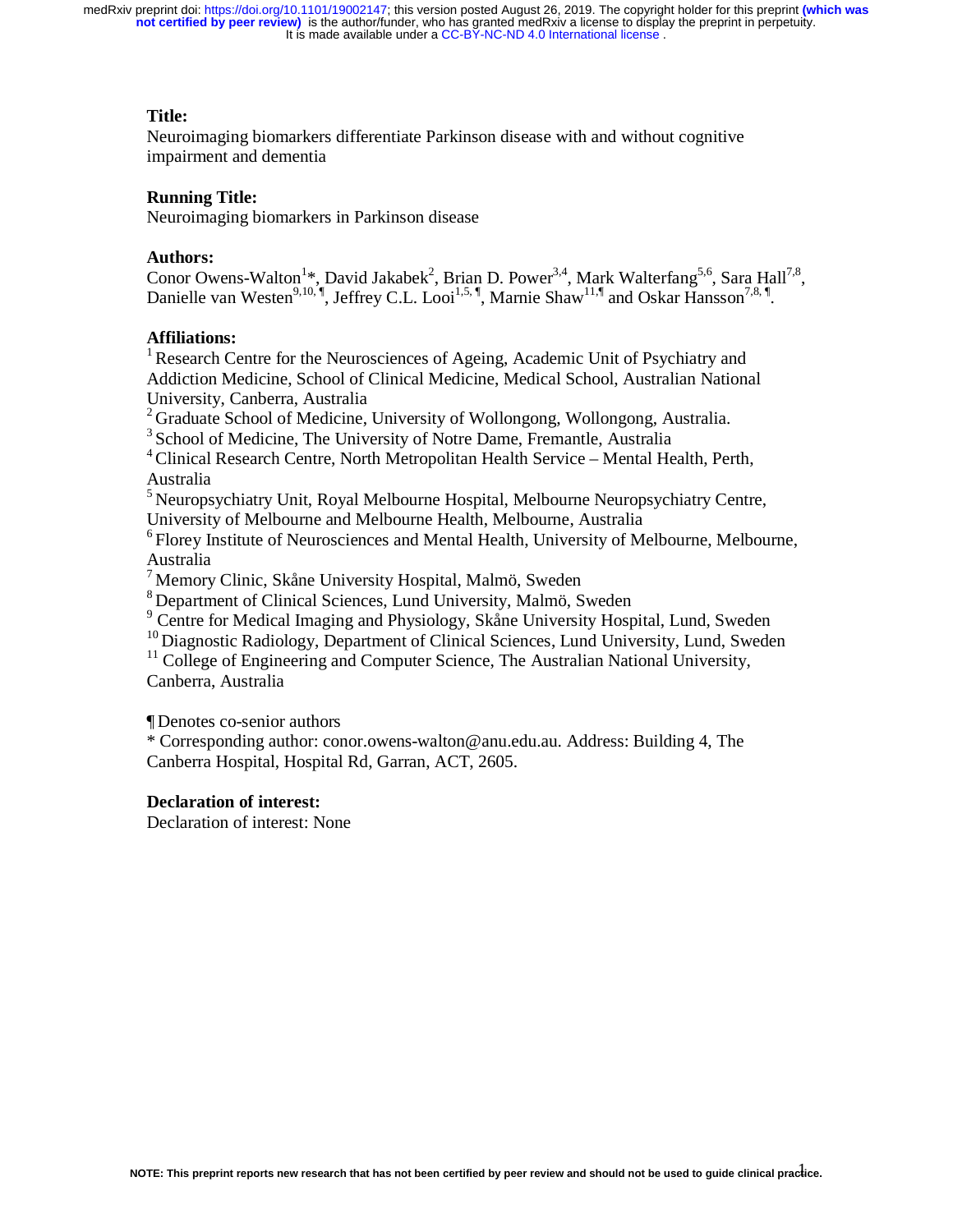# **Abstract**

Mild cognitive impairment in Parkinson disease places a high burden on patients and is likely a precursor to Parkinson disease-related dementia. Studying the functional connectivity and morphology of subcortical structures within basal ganglia-thalamocortical circuits may uncover neuroimaging biomarkers of cognitive dysfunction in PD. We used an atlas-based seed region-of-interest approach to investigate resting-state functional connectivity of important subdivisions of the caudate nucleus, putamen and thalamus, between controls ( $n =$ 33), cognitively unimpaired Parkinson disease subjects ( $n = 33$ ), Parkinson disease subjects with mild cognitive impairment ( $n = 22$ ) and Parkinson disease subjects with dementia ( $n =$ 17). We then investigated how the morphology of the caudate, putamen and thalamus structures and differed between groups. Results indicate that cognitively unimpaired Parkinson disease subjects, compared to controls, display *increased* functional connectivity of the dorsal caudate, anterior putamen and mediodorsal thalamic subdivisions with areas across the frontal lobe, as well as *reduced* functional connectivity of the dorsal caudate with posterior cortical and cerebellar regions. Compared to cognitively unimpaired subjects, Parkinson disease subjects with mild cognitive impairment demonstrated *reduced* functional connectivity of the mediodorsal thalamus with midline nodes within the executive-control network. Compared to subjects with mild cognitive impairment, subjects with dementia demonstrated *reduced* functional connectivity of the mediodorsal thalamus with the posterior cingulate cortex, a key node within the default-mode network. Extensive volumetric and surface-based deflation was found in Parkinson disease subjects with dementia. Our research demonstrates how functional connectivity of the caudate, putamen and thalamus are implicated in the pathophysiology of cognitive impairment and dementia in Parkinson disease, with mild cognitive impairment and dementia in Parkinson disease associated with a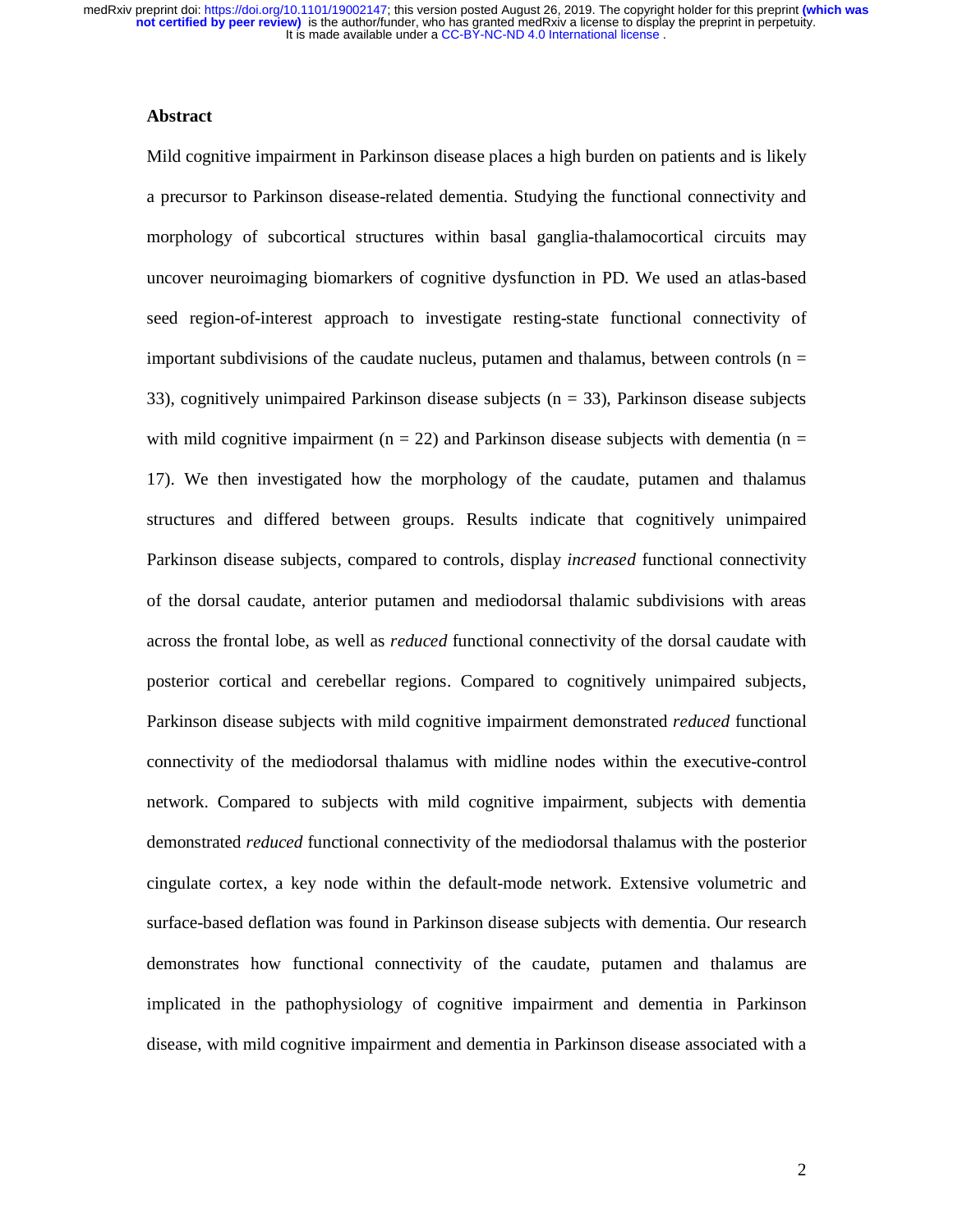breakdown in functional connectivity of the mediodorsal thalamus with para- and posterior cingulate regions of the brain.

#### **1. Introduction**

Parkinson disease (PD) is the second most common neurodegenerative disorder in the world, affecting 2-3% of the population over the age of 65 (Poewe et al., 2017). Traditionally categorized as a disorder of movement, it is now widely recognised that patients experience significant neuropsychiatric symptoms relating to executive, memory, attentional and visual disturbances (Litvan et al., 2012). Recent recognition of the high prevalence and substantial impact of cognitive impairment in PD has drawn research attention to PD-related mild cognitive impairment (Goldman et al., 2018) which is associated with a significantly higher likelihood of developing dementia (Broeders et al., 2013).

The neural processes that distinguish PD patients with cognitive impairment from those without it are poorly understood (Williams-Gray et al., 2007). The pathological hallmark of PD is the presence of  $\alpha$ -synuclein-immunopositive Lewy bodies and neurites (Obeso et al., 2000) which results in a loss of dopaminergic neurons in the substantia nigra pars compacta, and subsequent depletion of dopamine at the striatum (caudate nucleus and putamen) (Kish et al., 1988). While nigrostriatal dopamine loss is a core feature of PD, evidence suggests that pathology within the thalamus also contributes to the abnormal neural activity associated with the disorder (Halliday, 2009). The combined neural activity in these nodes within basal ganglia-thalamocortical circuits in PD results in brain network abnormalities being as key components to PD pathophysiology (Strafella, 2013).

To understand the functioning of brain networks it is necessary to study both the constituent neuronal elements of networks, as well as their interconnections (Sporns et al., 2005).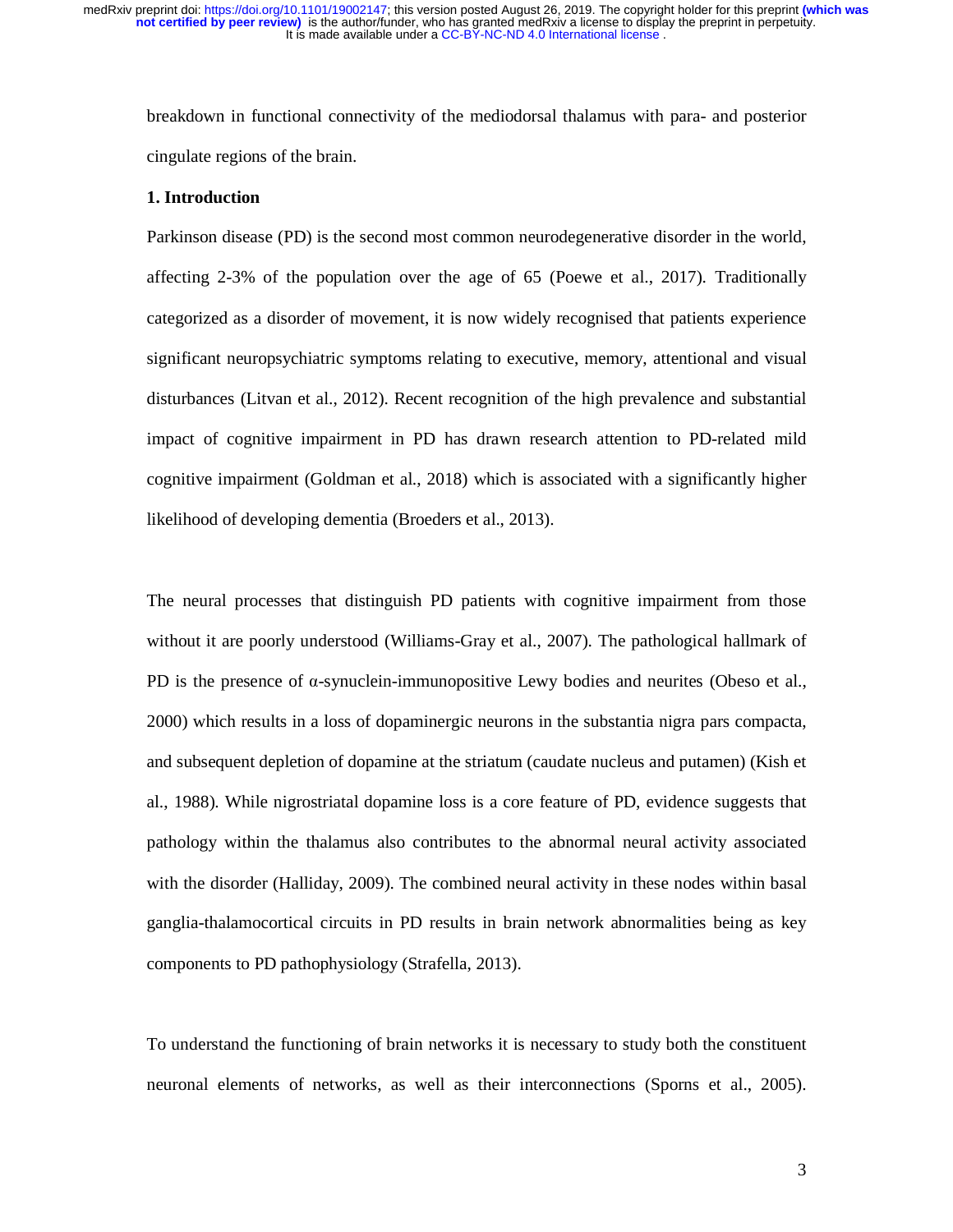Investigating neuronal elements can be done by quantifying disease-related effects on the morphology of 'hubs' (Looi et al., 2014) while interconnections can be investigated via resting-state functional connectivity (FC) analyses (Damoiseaux et al., 2006). Due to the importance of the caudate nucleus, putamen and the thalamus to the abnormal neural activity associated with PD, coupled with the fact that these structures are considered important hubs in brain networks (Hwang et al., 2017, Looi and Walterfang, 2013), an analysis of the morphology and FC of these structures may yield neuroimaging biomarkers of brain network abnormalities in PD that relate to cognitive dysfunction.

There is a significant variability in the field of neuroimaging biomarkers in PD, with reviews of structural and functional studies revealing few clear patterns (Khan et al., 2018). Research in this field has yielded important information about how FC of widescale intrinsic connectivity networks is impacted in PD relative to cognitive status, however the specific role played by important hubs within basal ganglia-thalamocortical circuitry is yet to be fully elucidated. Studies have found cognitively unimpaired PD is associated with both increases (Gorges et al., 2015) and decreases (Bell et al., 2015) in FC of basal ganglia-thalamocortical circuitry, while PD subjects with MCI have been shown to generally display decreases in FC (Amboni et al., 2015, Gorges et al., 2015). Gorges et al. (2015) argue that the evidence suggests that PD may involve a transient process from the *hyper*- to the *hypo*-connected state which is linked to cognitive decline. Data on the morphological changes to the caudate, putamen and thalamus in PD subjects without dementia is also varied. Research groups have demonstrated both the presence (Garg et al., 2015, Mckeown et al., 2008) and absence (Menke et al., 2014, Messina et al., 2011) of morphological changes to the thalamus, while others have shown either the presence (Pitcher et al., 2012, Sterling et al., 2013) or absence (Menke et al., 2014, Owens-Walton et al., 2018) of morphological changes to the caudate or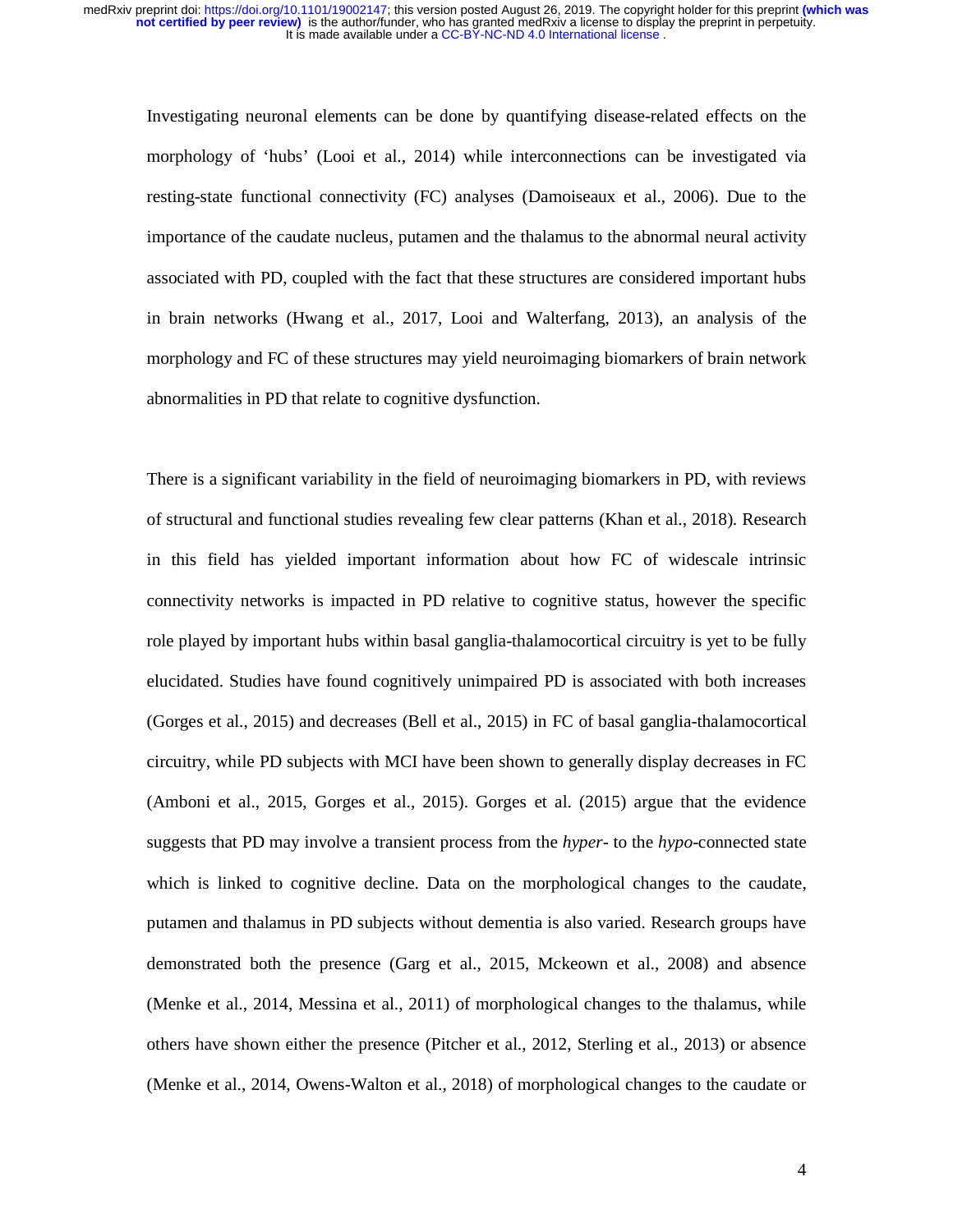putamen. Studies suggest that PD with dementia is associated with atrophic changes to the caudate nucleus, putamen and thalamus (Summerfield et al., 2005, Owens-Walton et al., 2018), however the presence and extent of such changes in PD-MCI is uncertain (Chen et al., 2016, Melzer et al., 2012). Using a well-defined clinical cohort, and a targeted rs-fMRI FC approach, the current study aims to better understand how FC and morphology of the caudate nucleus, putamen and thalamus are impacted in PD, and how these factors may vary between cognitively unimpaired PD patients, PD-MCI and PD patients with dementia.

A common response to neurological disruption is *hyper*-connectivity of brain circuits, and it is suggested that such a response reflects compensatory mechanisms in the brain to maintain normal levels of neuronal functioning (Hillary et al., 2015). This mechanism has been used to explain increases in FC of structures within basal ganglia-thalamocortical circuits in PD (Gorges et al., 2015, Helmich et al., 2010) and also in disorders such as mild cognitive impairment and Alzheimer's disease (Mevel et al., 2011, Sheline and Raichle, 2013). Hillary et al. (2015) argue that *hyper*-connectivity relies on the availability of sufficient neuronal resources, however these resources can be diminished via the loss of grey matter as diseases processes advance, thus depleting and ultimately exhausting any redundant FC capacity which might otherwise underpin a compensatory response. When this neuronal resource loss reaches a hypothetical 'critical threshold,' increased FC is no longer a viable response to situational demand, and subsequent reductions in FC ensue. While the presence and extent of grey matter loss in cognitively unimpaired PD is questionable, PD-MCI and PDD more consistently display grey matter atrophy (Chen et al., 2016, Melzer et al., 2012). Accordingly, we hypothesized that cognitively unimpaired patients with PD would have sufficient neural resources to support functional compensation, and display increased FC, concomitant with no structural (morphological) alterations to the caudate, putamen and thalamus. However, we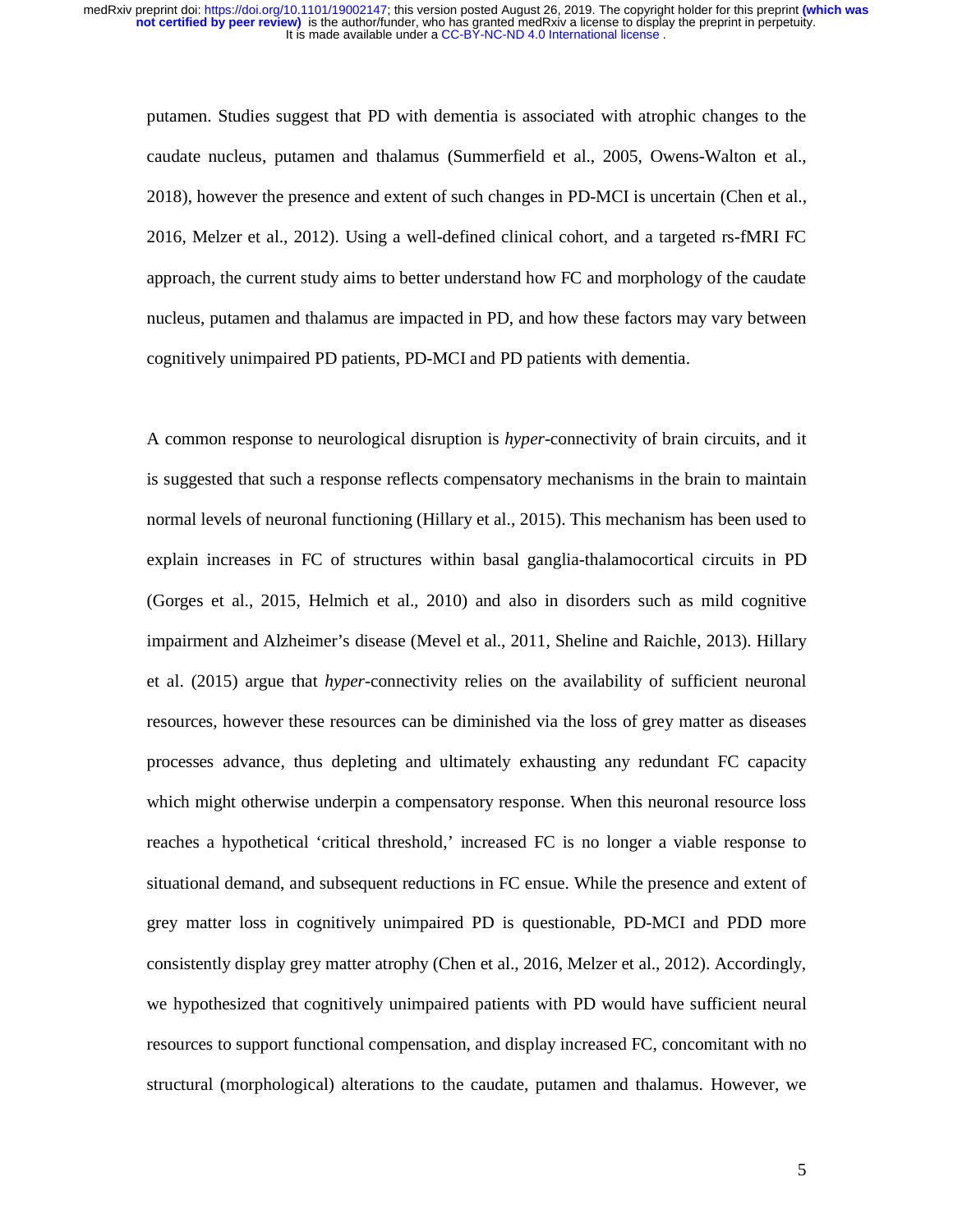anticipated the presence of morphological alterations in PD-MCI, representing a 'critical threshold,' where FC begins to decrease along with reductions in morphology, evidenced by reduced volumes and surface deflations. Figure 1 is adapted from Hillary et al. (2015) and outlines these hypothesised structural and functional changes in a theoretical framework which describes the onset of FC changes in PD, and a critical threshold where both FC *and*  morphology changes in PD-MCI and PDD can be found.

# **<INSERT FIGURE 1>**

**Figure 1: Hypothetical 'critical threshold' framework.** This figure demonstrates onset of a 'critical threshold,' indicated by red crosses, after which point functional connectivity and morphology (volume and surface shape) changes can be found (Hillary et al., 2015).

# **2. Materials and Methods**

#### *2.1 Participants*

Participants in this study were from the Swedish BioFINDER study (www.biofinder.se) and gave informed written consent. All elements of the research were performed in accordance with the World Medical Association's Declaration of Helsinki and ethical approval was obtained through the Ethical Review Board of Lund, Sweden, and the Human Research Ethics Committee at the Australian National University, Canberra, Australia.

#### *2.2 PD disease groups: cognitive impairment*

Diagnosis of PD was made by a neurologist using the National Institute of Neurological and Stroke Diagnostic Criteria (Gelb et al., 1999). The total PD cohort was subdivided into three cognitive impairment disease groups. The first group comprises cognitively unimpaired PD patients (PD-CU;  $n = 33$ ). The second group comprises PD patients with mild cognitive impairment (PD-MCI;  $n = 22$ ), based on the Movement Disorder Society Task force guidelines (Litvan et al., 2012). This criterion is met when patients score at least 1 standard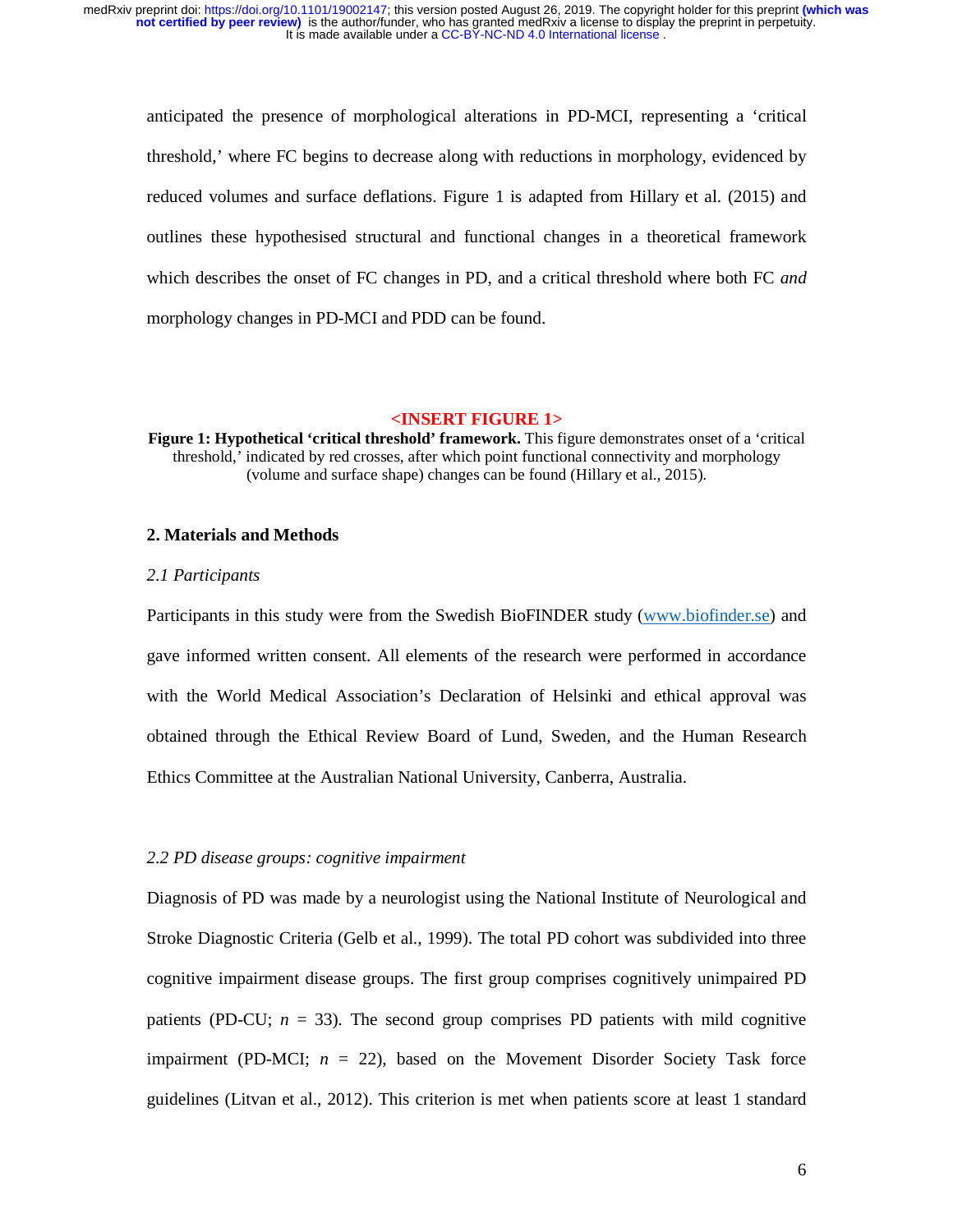deviation below the normative mean in at least two cognitive tests, including executive function, attention, visuospatial, memory and language domains. The third subgroup consists of PD participants with dementia (PDD;  $n = 17$ ) diagnosed using the Clinical Diagnostic Criteria for Dementia Associated with PD (Emre et al., 2007). A healthy control group (Controls) was included for comparative purposes  $(n = 26)$ . Exclusion criteria for this study included refusing MRI, the presence of significant alcohol or substance misuse and/or a significant unstably systematic illness or organ failure. All participants underwent a cognitive and neurological examination by a medical doctor with extensive experience with movement disorders, while PD patients remained on their usual medication regimes. Clinical functioning of participants was quantified using the Hoehn and Yahr staging, assessing the progression of the disorder, the 'Unified Parkinson's Disease Rating Scale Part-III' test (UPDRS-III), assessing the motor signs of PD (Fahn and Elton, 1987), and the 'Mini Mental State Examination (MMSE), assessing cognitive mental state (Folstein et al., 1975).

# *2.3 MRI acquisition*

Structural MRI data was obtained on a 3T scanner (Trio, Siemens Magnetom, Erlangen, Germany) with a 20-channel head-coil. High resolution T1-weighted three-dimensional anatomical brain images were acquired using a magnetization-prepared rapid acquisition technique with gradient-echo sequence (repetition time  $= 7$  ms; echo time  $= 3$  ms; flip angle  $=$ 90 degrees; voxel size = isotropic  $1mm<sup>3</sup>$ ). Image matrix size was 356 voxels in the coronal and sagittal planes and 176 voxels in the axial plane. Functional MRI data consists of 256 T2\*-weighted echo planar imaging volumes (repetition time = 1850 ms; echo time 30 ms; flip angle = 90 degrees; voxel size  $3 \times 3 \times 3.75$  mm<sup>3</sup>) for each participant. Matrix size was 64 voxels in the coronal and sagittal planes and 36 voxels in the axial plane. Subjects were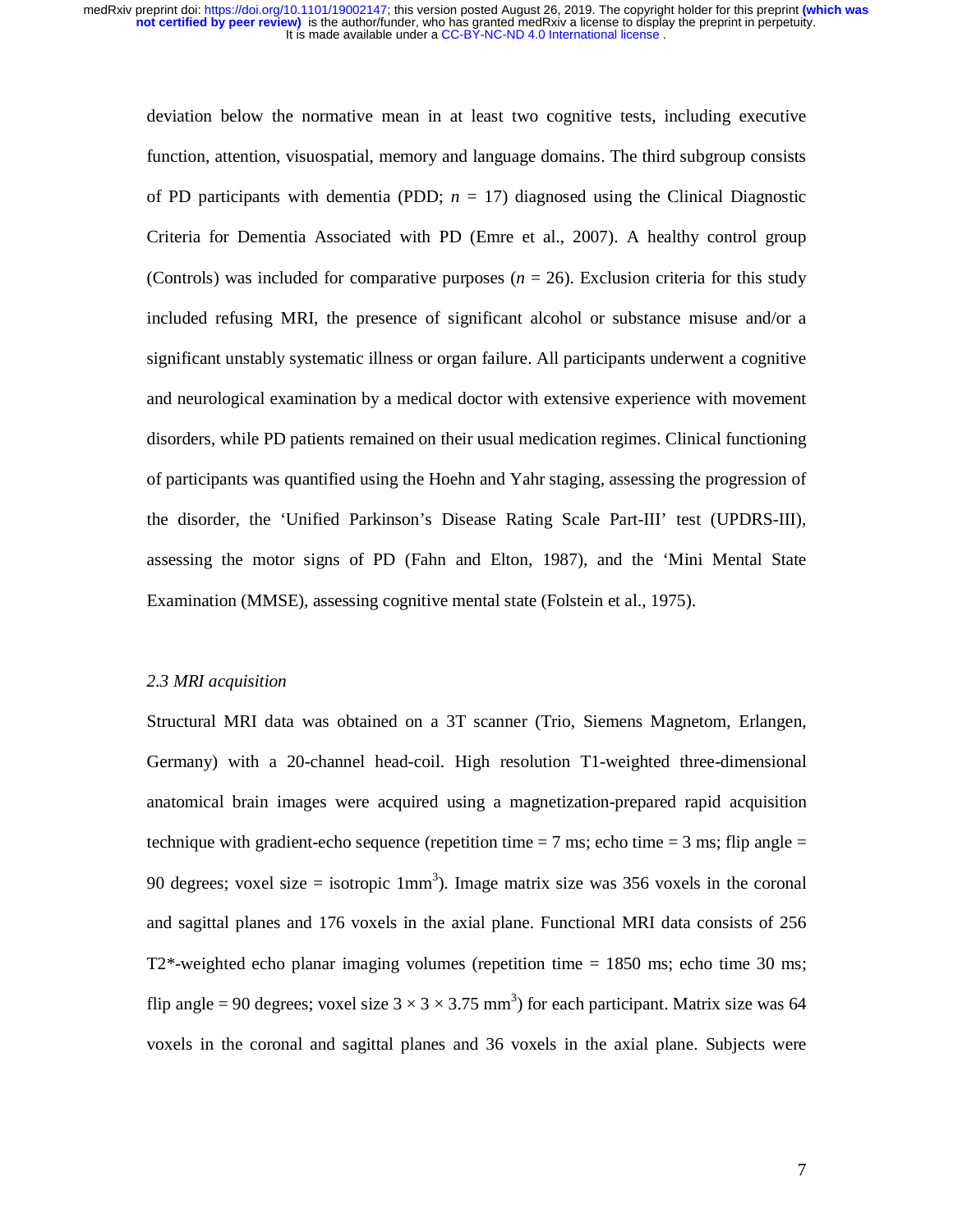instructed to lie still with their eyes closed, not to fall asleep and not to think of anything in particular during the scan, which lasted for approximately 8 minutes.

# *2.4 Preprocessing of T1 anatomical MRI data*

Preprocessing of T1-weighted structural data was performed using the FSL software package (FSL, Oxford, UK; version 5.0.10) (Jenkinson et al., 2012). Images underwent brain extraction using the FSL-BET tool (Smith, 2002) which were then processed using FSL-FAST, segmenting the T1-image into brain tissue types whilst correcting for image intensity fluctuations caused by inhomogeneities in the radio frequency field (Zhang et al., 2001).

# *2.5 Preprocessing of resting-state fMRI data*

Preprocessing of resting-state functional images was performed using FSL-FEAT (v6.0). Steps included deletion of first 6 volumes, motion correction using FSL-MCFLIRT (Jenkinson et al., 2002) and removal of non-brain tissue using FSL-BET (Smith, 2002). Registration of functional images to subject-specific high resolution T1 weighted structural images using a boundary-based registration (Greve and Fischl, 2009) within FSL-FLIRT linear registration tool (Jenkinson et al., 2002, Jenkinson and Smith, 2001). Registration of functional images to MNI 152 T1 2mm<sup>3</sup> standard space was performed with FSL-FLIRT with 12 degrees of freedom, further refined using FSL-FNIRT nonlinear registration (Andersson et al., 2007a, Andersson et al., 2007b) with a warp resolution of 10mm and a resampling resolution of 4mm. Data denoising was then performed with FSL-MELODIC (v3.15) independent component analysis (Beckmann and Smith, 2004) to identify any potential influence of head motion, scanner and cerebrospinal fluid artefacts. FSL-FIX (v1.06) (Salimi-Khorshidi et al., 2014) was then used to remove components classified as 'noise' and also correct for motion confounds. Spatial smoothing was then performed (FWHM Gaussian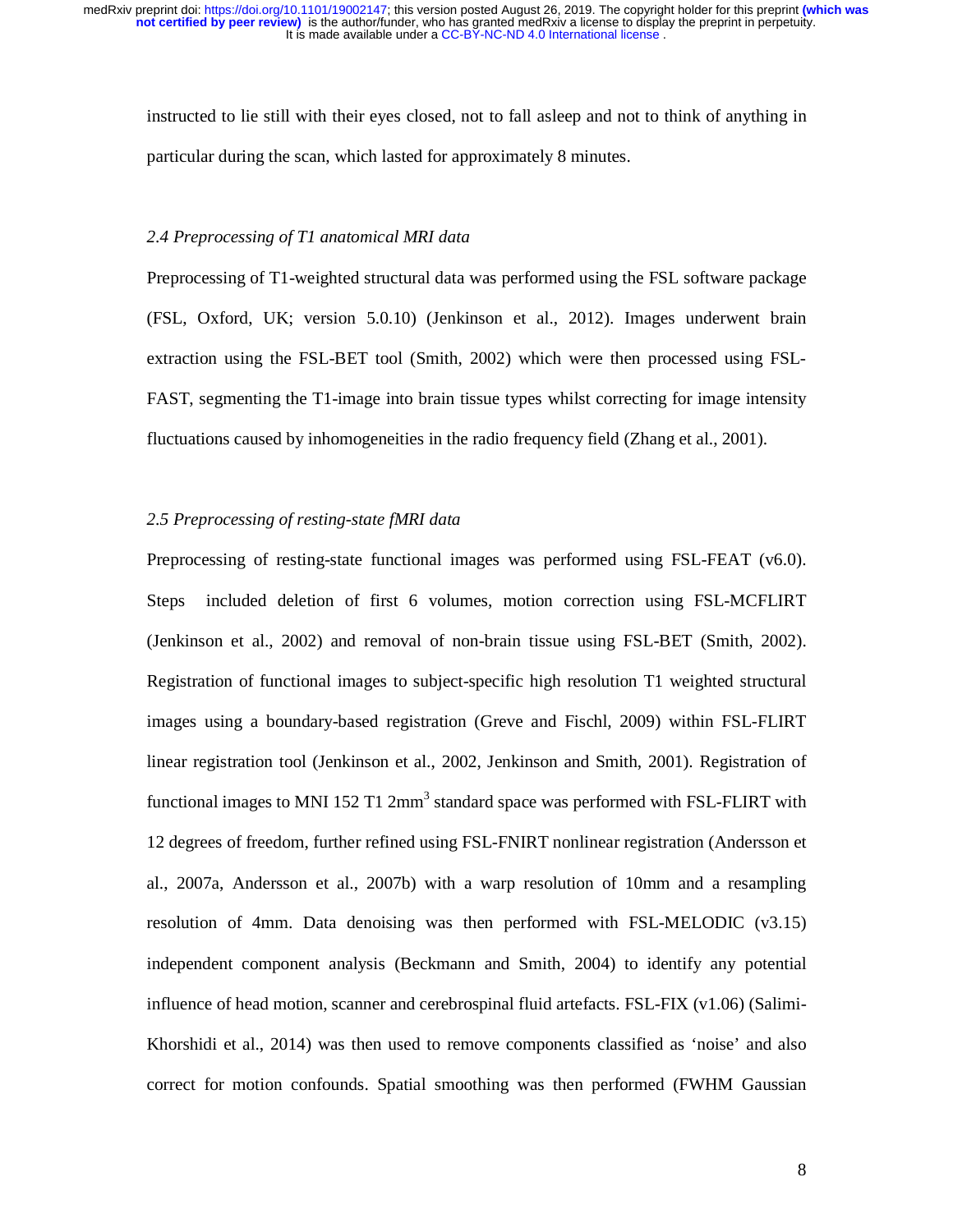kernel = 5mm) followed by a multiplicative mean intensity normalization and a high-pass temporal filtering Gaussian-weighted least-squares straight line fitting with sigma = 50.0s (Woolrich et al., 2001). For a full explanation of the denoising procedure see '1. Supplementary Materials and Methods: *1.1 Independent component analysis denoising*.'

#### *2.6 Resting-state fMRI: Seed-based region-of-interest approach*

To investigate how the caudate, putamen and thalamus are impacted in PD groups with varying levels of cognitive impairment, we used an atlas-based method to subdivide the structures into functionally relevant regions-of-interest (ROI) (Figure 2A). We performed this step using the Oxford Thalamic Connectivity Atlas (Behrens et al., 2003) and the Oxford-GSK-Imanova Connectivity Atlas (Tziortzi et al., 2014) within FSLEyes. Regions of the dorsal and central caudate nucleus (Figure 1) and the anterior putamen have the highest probability of connectivity with the anterior and dorsolateral prefrontal cortices in the brain (BA9, 9/46 and 10) and are said to be involved in cognitive processes, including perception, memory, reasoning and judgement (Haber, 2003). The mediodorsal and anterior thalamic nuclei have the highest probability of connectivity to the dorsolateral and prefrontal cortices (Behrens et al., 2003) and these thalamic nuclear regions are said to be involved in limbic, episodic memory and cognitive functions (Power and Looi, 2015). For ease of reference, we will refer to these three seed-ROIs as the 'dorsal caudate', 'anterior putamen' and 'mediodorsal thalamus' respectively. These three bilateral standard space MNI 152  $2mm<sup>3</sup>$ seed-ROI masks were thresholded to only include voxels that had a greater than 50% likelihood of inclusion within the mask (Figure 2A). Masks were then registered to subjectspecific structural T1 space where we used them to 'cookie-cut' ROIs from the FSL-FIRST segmentation masks*.* This was done by overlaying the seed mask over the FSL-FIRST segmentation mask, with the seed-ROI being the neuroanatomical area covered by both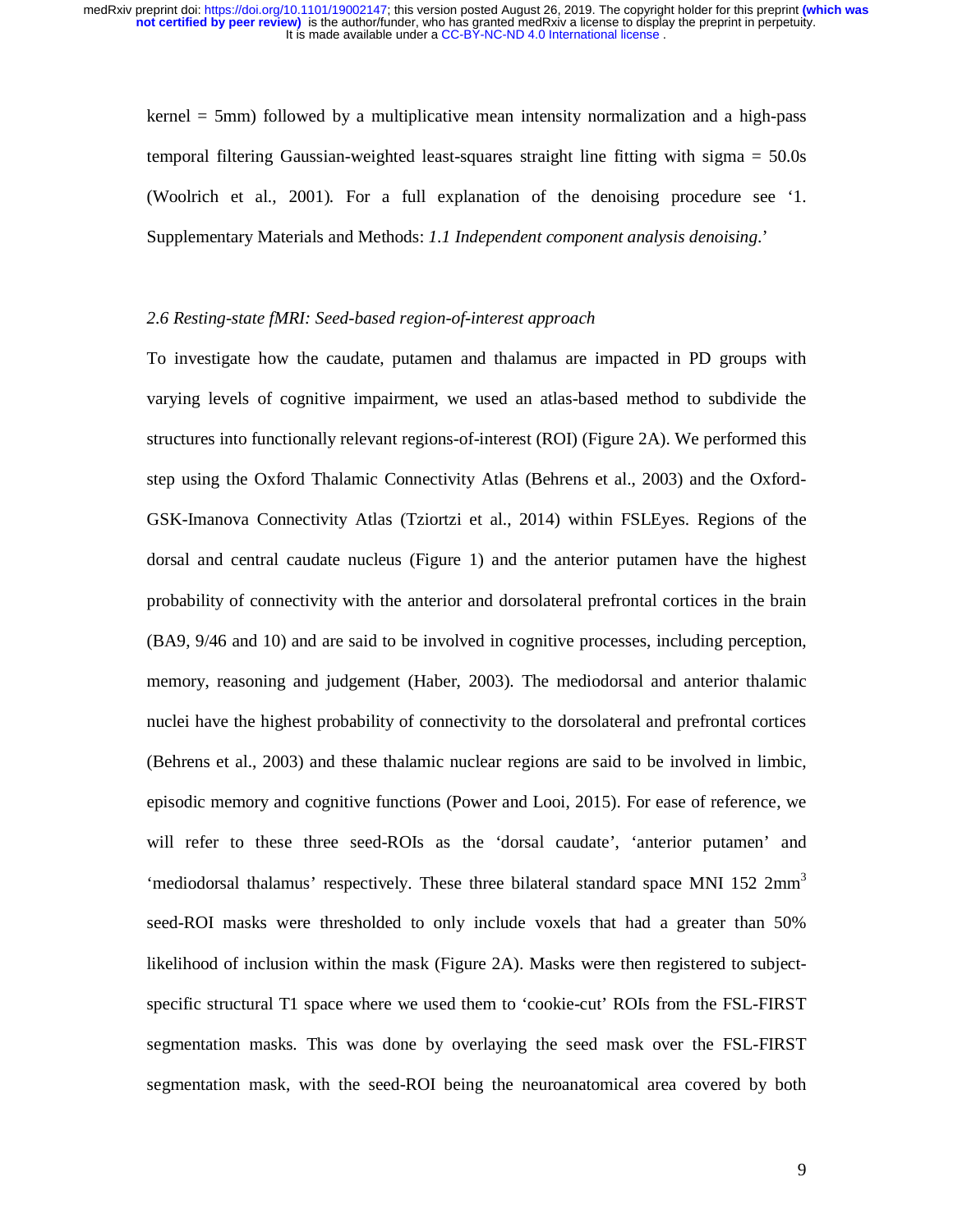masks. The created seed-ROIs were then converted to subject-specific functional MRI space where we performed a final erosion to avoid partial volume effects (Caballero-Gaudes and Reynolds, 2017). Mean activation data from within the three seed-ROIs at each timepoint was used as explanatory variables for subsequent statistical analyses. Before investigating the differences in FC between groups we conducted three one-sample *t*-tests on all of the Control subjects to look at the FC of our seed-ROIs with the rest of the brain. This step indicates the areas of highest FC with our seed-ROIs and provides a backdrop on which to interpret our results (Figure 2B).

#### **<INSERT FIGURE 2>**

**Figure 2: Seed regions-of-interest and one-sample** *t***-tests demonstrating putative functional connectivity pathways in Control subjects.** A) Subject specific seed regions-of-interest masks were converted to MNI 152 T1 standard space and combined to produce this image. Lighter areas of each colour are indicative of a greater proportion of voxels in that area being included in the relevant mask. B) Z-statistic (Gaussianised) images from Control participant's individual-level GLM statistical maps, thresholded non-parametrically using clusters determined by  $Z > 3.1$  and a (corrected) cluster significance of  $p < 0.05$  (Worsley, 2001).

# *2.7 Resting-state fMRI: Statistical analyses*

Three individual-level FC analyses were performed for each participant using a general linear model (GLM) in a mass univariate voxelwise whole-brain analysis (Woolrich et al., 2004). This GLM approach measures the correlation between activity within each of the three seed-ROIs and the rest of the brain. We used a FILM pre-whitening correction (Woolrich et al., 2001), shifted the model with a temporal derivative to account for slice timing effects and variations in the hemodynamic response function, removed volumes potentially corrupted by large motion and regressed out average signal from within white matter, ventricle and wholebrain masks. For a full explanation these steps, please see '1. Supplementary Materials and Methods: *1.2 Individual-level GLM functional connectivity analyses*.'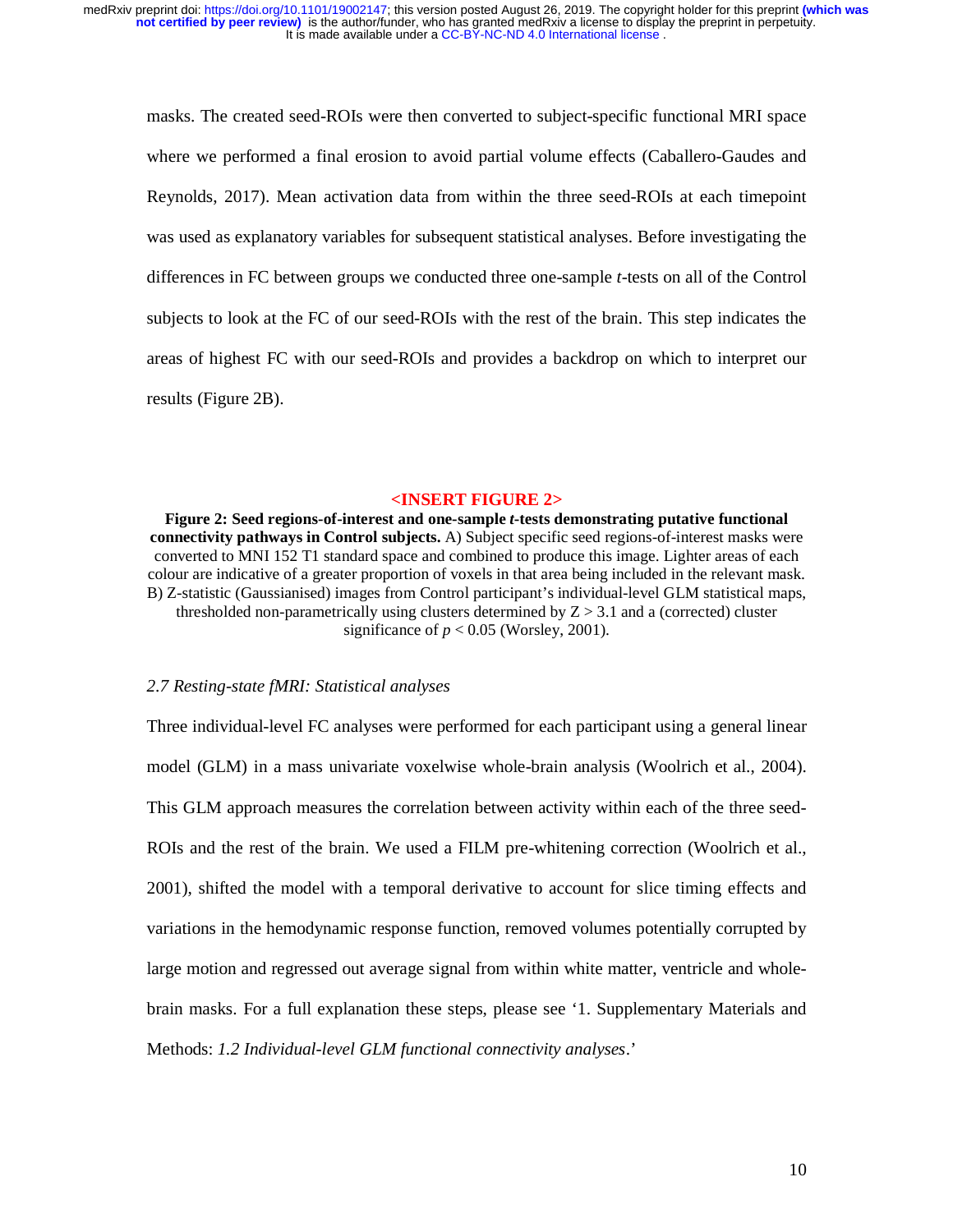The following higher-level analyses of FC differences were conducted: PD-CU compared to Controls (section 3.2.1); PD-MCI compared to PD-CU (section 3.2.2); PDD compared to PD-CU (section 3.2.3) and PDD compared to PD-MCI (section 3.3.4). These analyses were performed using FSL-FLAME in a mixed-effects design (Woolrich et al., 2004). Age and gender data were included as covariates. When investigating FC between the PD-CU, PD-MCI and PDD groups we also included levodopa-equivalent daily dosage (LEDD) data as a covariate. Z-statistic (Gaussianized) images from participants individual-level GLM statistical maps were thresholded non-parametrically using clusters determined by  $Z > 3.1$ and a (corrected) cluster significance of  $p < 0.05$  (Worsley, 2001).

# *2.8 Volumetrics: Statistical analyses*

Volumes of the caudate, putamen and thalamus were estimated using the segmentation and registration tool FSL-FIRST (Patenaude et al., 2011). This uses a model-based approach to segment subcortical structures producing output meshes and volumetric data. Investigating differences between experimental groups was performed with SPSS 22.0 (IBM Corporation, Somers, New York, USA) utilising two-tailed multivariate analysis of covariance models controlling for intracranial volume (derived from FSL-FAST) and age. Multivariate partial eta squared values  $(\eta^2)$  are used to report effect sizes (Cohen, 1992).

#### *2.9 SPHARM-PDM surface shape: Statistical analyses*

Volumetric analyses can investigate overall atrophic differences between groups, however they cannot highlight *where* this atrophy takes place. Accordingly, we used spherical harmonic parametrization three-dimensional point distribution model (SPHARM-PDM) to investigate localized surface changes to the segmentations of the caudate, putamen and thalamus between experimental groups (Styner et al., 2006). Segmentations were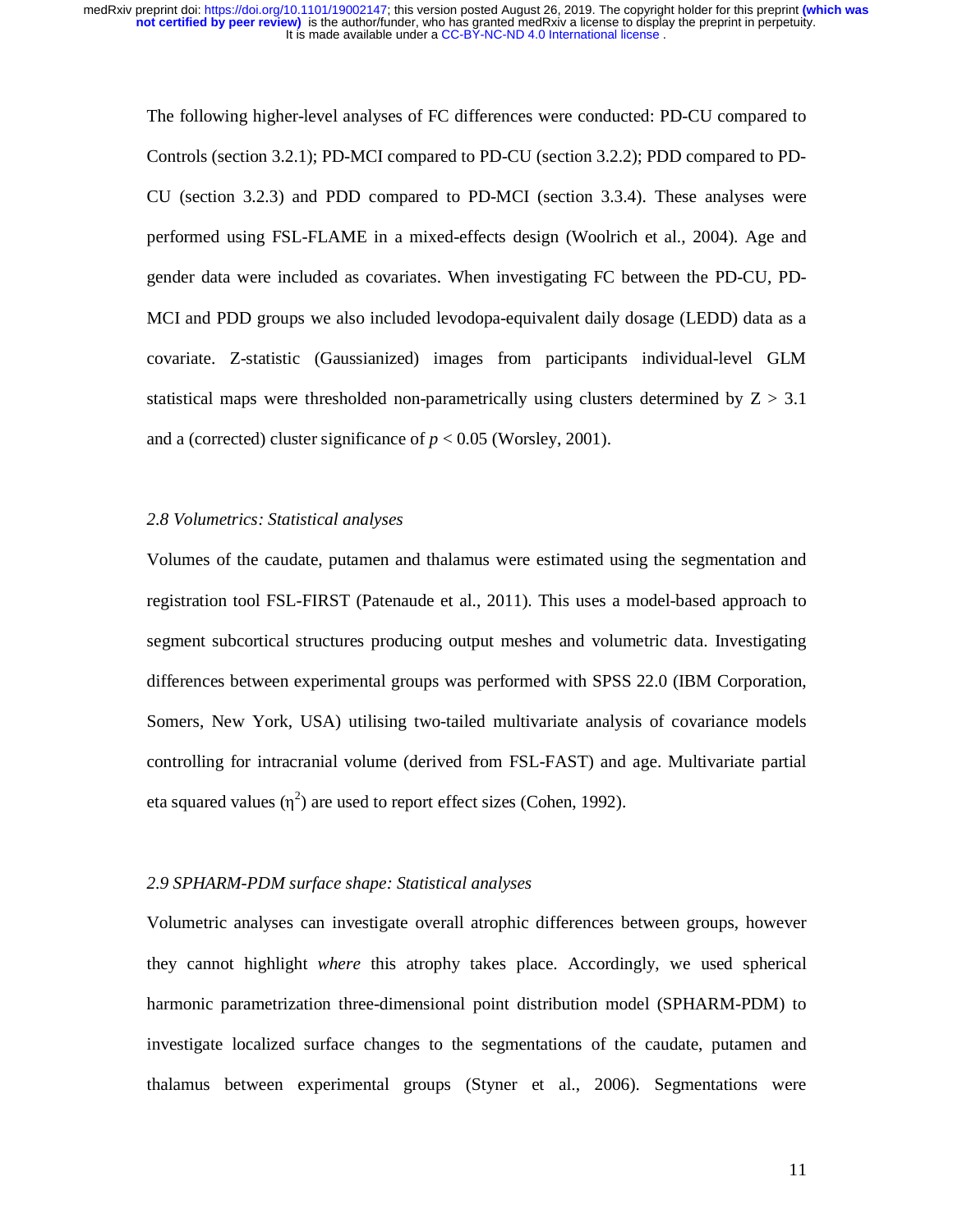preprocessed to ensure a spherical topology, then described by spherical harmonic functions and sampled onto surfaces of 1002 points. Surfaces were then aligned using a rigid-body Procrustes alignment to a mean template created from a group sample. Comparisons between groups were performed using multivariate analysis of covariance models with a Hotelling statistic in R (version 3.2.1, R Development Core Team, 2014). All analyses included covariates of total intracranial volume, age and sex. SPHARM-PDM produces mean displacement maps which show the magnitude of surface displacement (deflation or inflation in mm) between corresponding points on the mean surface of one experimental group compared to another. Significant surface changes are indicated by regions with a  $p$  value  $\lt$ 0.05, corrected for multiple comparisons with a false-discovery rate (FDR) bound *q* of 5% (Genovese et al., 2002). Results are presented as a composite map of each structure with displacement only displayed in regions that are FDR significant.

# **3. Results**

#### *3.1 Participant characteristics*

The characteristics of participants are displayed in Table 1. A chi-square test for independence found no significant difference in sex between the groups  $[\chi^2(3, n = 98) =$ 0.89,  $p = 0.86$ ]. One-way analyses of variance found no significant difference in age [ $F(3, 3)$ ] 94) = 2.169,  $p = 0.10$ , ICV [*F* (3, 94) = 0.323,  $p = 0.81$ ], years of education [*F* (3, 79) = 1.255, *p* = 0.30] or average DVARS [F (3, 94) = 2.460, *p* = 0.07] between groups (Table 1).

| <b>Table 1: Participant characteristics</b> |          |              |               |            |                 |  |  |
|---------------------------------------------|----------|--------------|---------------|------------|-----------------|--|--|
| <b>Item</b>                                 | Controls | <b>PD-CU</b> | <b>PD-MCI</b> | <b>PDD</b> | <i>p</i> -value |  |  |
| Number of<br>participants                   | 26       | 33           | 22            | 17         |                 |  |  |
| Female/Male                                 | 12/14    | 15/18        | 12/10         | 7/10       | 0.86            |  |  |
| Average age in                              | 69.59    | 69.25        | 70.53         | 73.70      | 0.10            |  |  |
| years                                       | ± 6.17   | ± 6.31       | ± 5.38        | ± 6.68     |                 |  |  |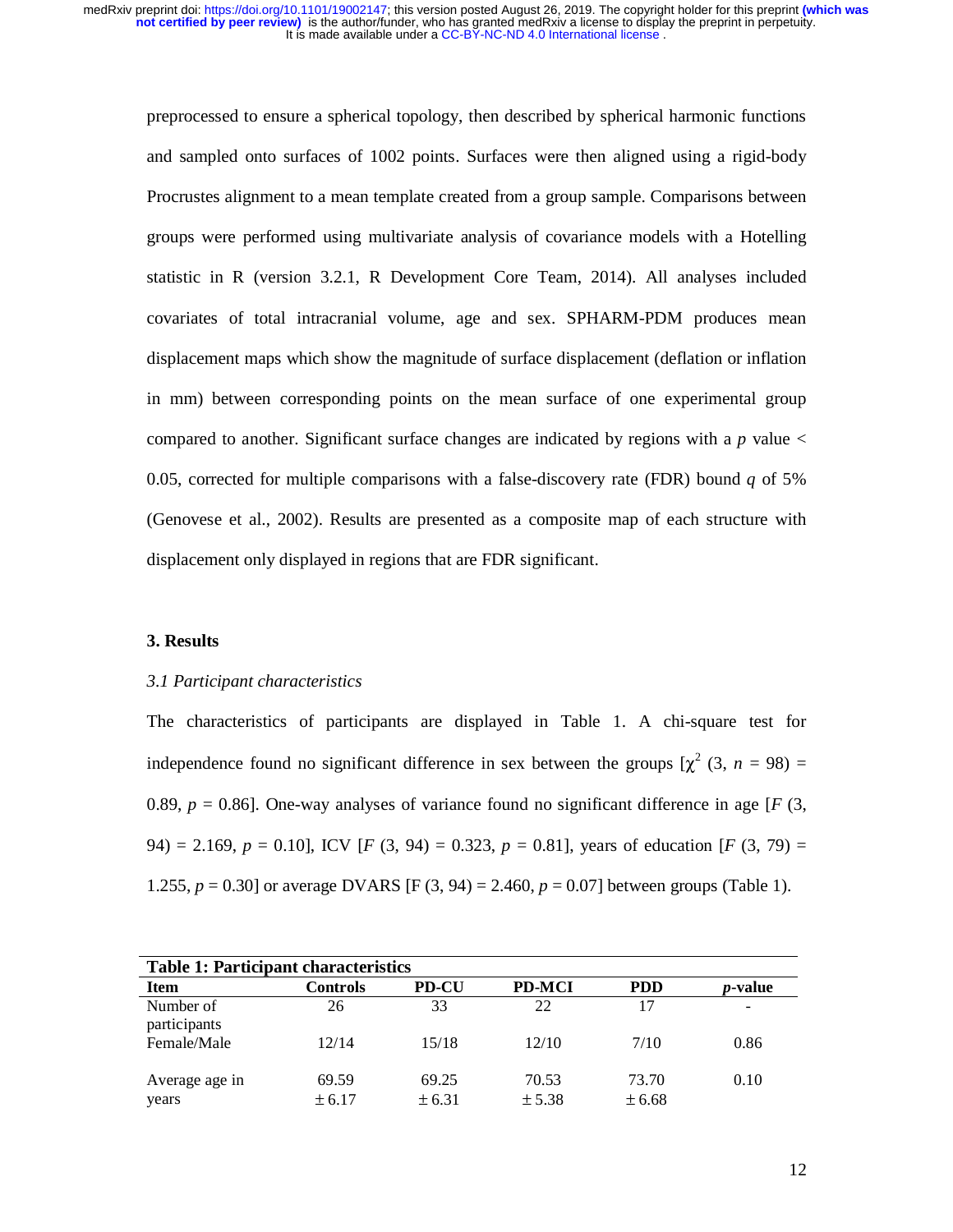| ICV $(cm^3)$       | 1456.00<br>± 135.93 | 1491.68<br>± 139.08 | 1471.06<br>± 132.13 | 1481.80<br>± 168.95 | 0.81       |
|--------------------|---------------------|---------------------|---------------------|---------------------|------------|
| Years of education | 12.73               | 11.34               | 9.66                | 11.50               | 0.30       |
|                    | ± 3.41              | ± 5.36              | $\pm 6.81$          | ± 4.52              |            |
| <b>DVARS</b>       | 11.97               | 14.96               | 17.46               | 15.62               | 0.07       |
|                    | ± 3.21              | ± 3.87              | ± 12.71             | ± 6.39              |            |
| Years since        |                     | 6.30                | 5.54                | 11.88               |            |
| diagnosis          |                     | ± 5.24              | ± 3.56              | ± 5.48              |            |
| <b>LEDD</b>        |                     | 639.60              | 610.73              | 1010.72             |            |
|                    |                     | ± 485.23            | ± 262.11            | ± 625.53            |            |
| $H\&Y$             |                     | 1.742               | 2.00                | 2.853               |            |
|                    |                     | ± 0.73              | $\pm 0.72$          | ± 0.77              |            |
| <b>UPDRS-III</b>   | 2.35                | 12.61               | 14.27               | 33.00               | $< 0.01*$  |
|                    | ± 2.84              | ± 9.55              | $\pm$ 9.07          | ± 10.21             |            |
| <b>MMSE</b>        | 28.69               | 28.76               | 27.41               | 22.88               | ${<}0.01*$ |
|                    | ±1.16               | $\pm 1.00$          | $\pm 1.65$          | ± 3.77              |            |

Participant data presented as mean  $\pm$  standard deviation. All data corrected to two decimal places. Abbreviations: ICV, total intracranial volume; DVARS, average image intensity of each frame *n* in relation to *n+*1; LEDD, levodopa-equivalent daily dosage (mg); H&Y, Hoehn and Yahr Scale; UPDRS-III, Unified Parkinson's Disease Rating Scale, part-III; MMSE, Mini Mental-state Examination.

# *3.2 Resting-state seed-based functional connectivity analyses*

# *3.2.1 PD-CU compared to Controls*

*Dorsal caudate:* Analysis of the dorsal caudate in PD-CU compared to Controls found clusters of *increased* FC with the right superior frontal gyrus (BA8), left frontal pole (BA10) and right middle frontal gyrus (BA8) (Figure 3A, Table 2). These clusters extended to include local maxima at the left postcentral gyrus (BA3), left precentral gyrus (BA6), left superior frontal gyrus (BA6), left paracingulate gyrus (BA32), right frontal pole (BA10), left anterior cingulate (BA24) and the left middle frontal gyrus (BA8) (Figure 2A; Supplementary Table 1). We found clusters of *decreased* FC at the right lateral occipital cortex (BA19), left cerebellar crus I, left angular gyrus (BA39) and left cerebellar lobule VI (Figure 3A; Table 2). These clusters extended to include local maxima at the left supramarginal gyrus (BA39) and left cerebellar vermis VI (Figure 3A; Supplementary Table 1).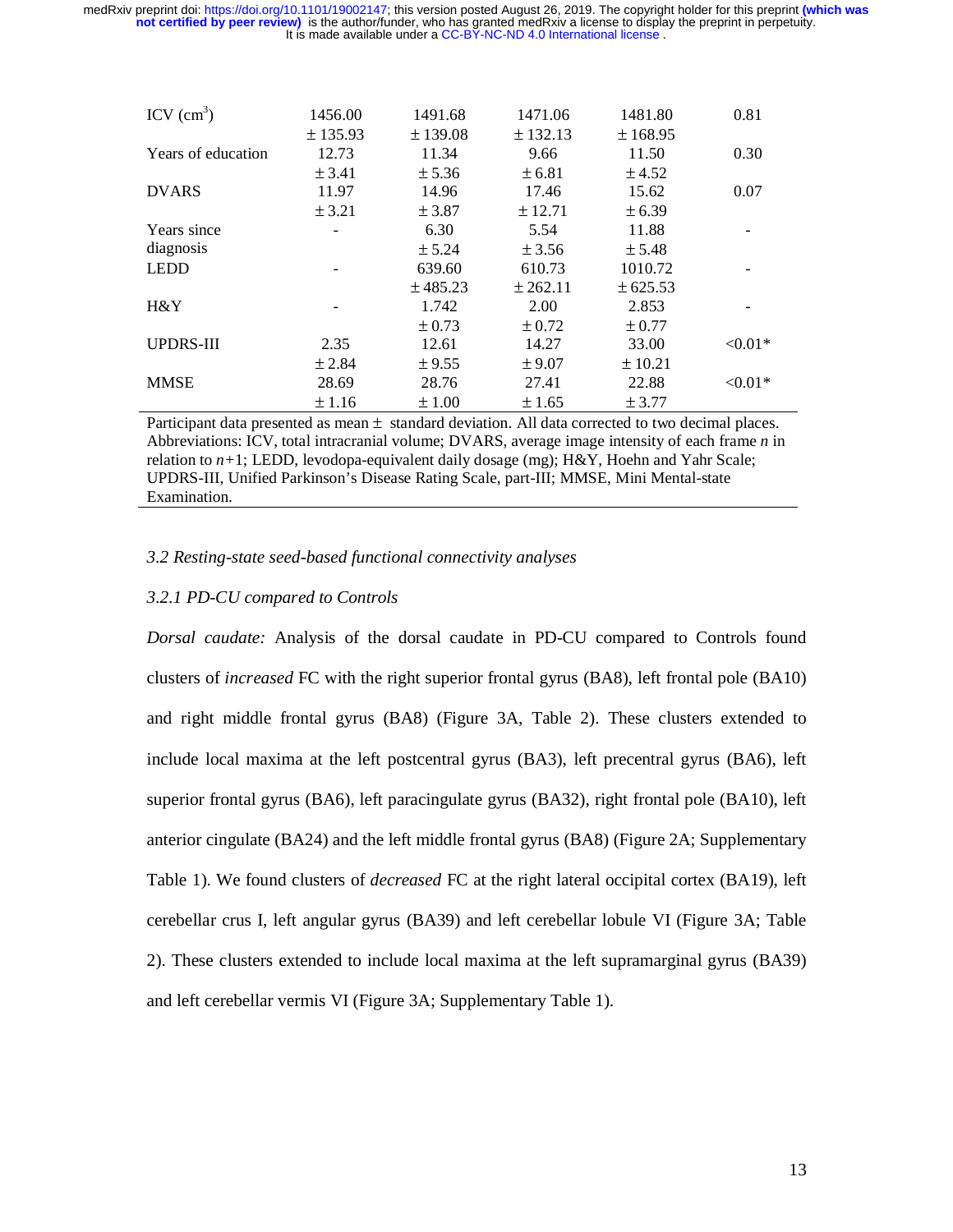*Anterior putamen:* Analysis of the anterior putamen in PD-CU compared to Controls found clusters of *increased* FC at the bilateral middle frontal gyri (BA8, 9), left frontal pole (BA10), bilateral postcentral gyri (BA2, 3), left paracingulate gyrus (BA32) and right inferior frontal gyrus (BA44) (Figure 3B; Table 2). These clusters extended to include local maxima at the bilateral anterior cingulate cortex (BA24), right frontal pole (BA10), left superior frontal gyrus (BA9), bilateral precentral gyri (BA4, 6) and bilateral central operculum (BA42) (Figure 3B; Supplementary Table 2). We also found clusters of *decreased* FC at the left lateral occipital cortex (BA7) and right precuneus (BA7) (Figure 3B; Table 2). These clusters extended to include a local maxima at the left precuneus (Figure 3B; Supplementary Table 2).

*Mediodorsal thalamus:* Analysis of the mediodorsal thalamus in PD-CU compared to Controls found clusters of *increased* FC at the left postcentral gyrus (BA1) and the right middle frontal gyrus (BA8) (Figure 3C; Table 2). These clusters extended to include local maxima at the left postcentral gyrus (BA3) and the left precentral gyrus (BA4, 6) (Figure 3C; Supplementary Table 3). No significant clusters of *decreased* FC were found for the mediodorsal thalamus.

#### **<INSERT FIGURE 3>**

**Figure 3: Significant between-group differences in functional connectivity of the dorsal caudate (A), anterior putamen (B) and mediodorsal thalamus (C) in PD-CU compared to Controls.** Zscore statistic (Gaussianized) images thresholded non-parametrically using clusters determined by  $Z >$ 3.1 and a corrected cluster significance of  $p < 0.05$ , overlaid on MNI 152 T1 1mm standard axial brain image  $(Z = -26$ mm ascending to 64mm; 6mm interslice distance). Warm colours represent increased in functional connectivity in PD-CU, while shades of blue represent decreased functional connectivity in PD-CU. Abbreviations: Crus I, Crus I of cerebellum; Lobe VI, posterior cerebellar lobule VI; AG, angular gyrus; LOC, lateral occipital gyrus; A, anterior; R, right hemisphere; MFG, middle frontal gyrus; FP, frontal pole; SFG, superior frontal gyrus; PCG, paracingulate gyrus; FPM, frontal pole (medial); PostCG, postcentral gyrus.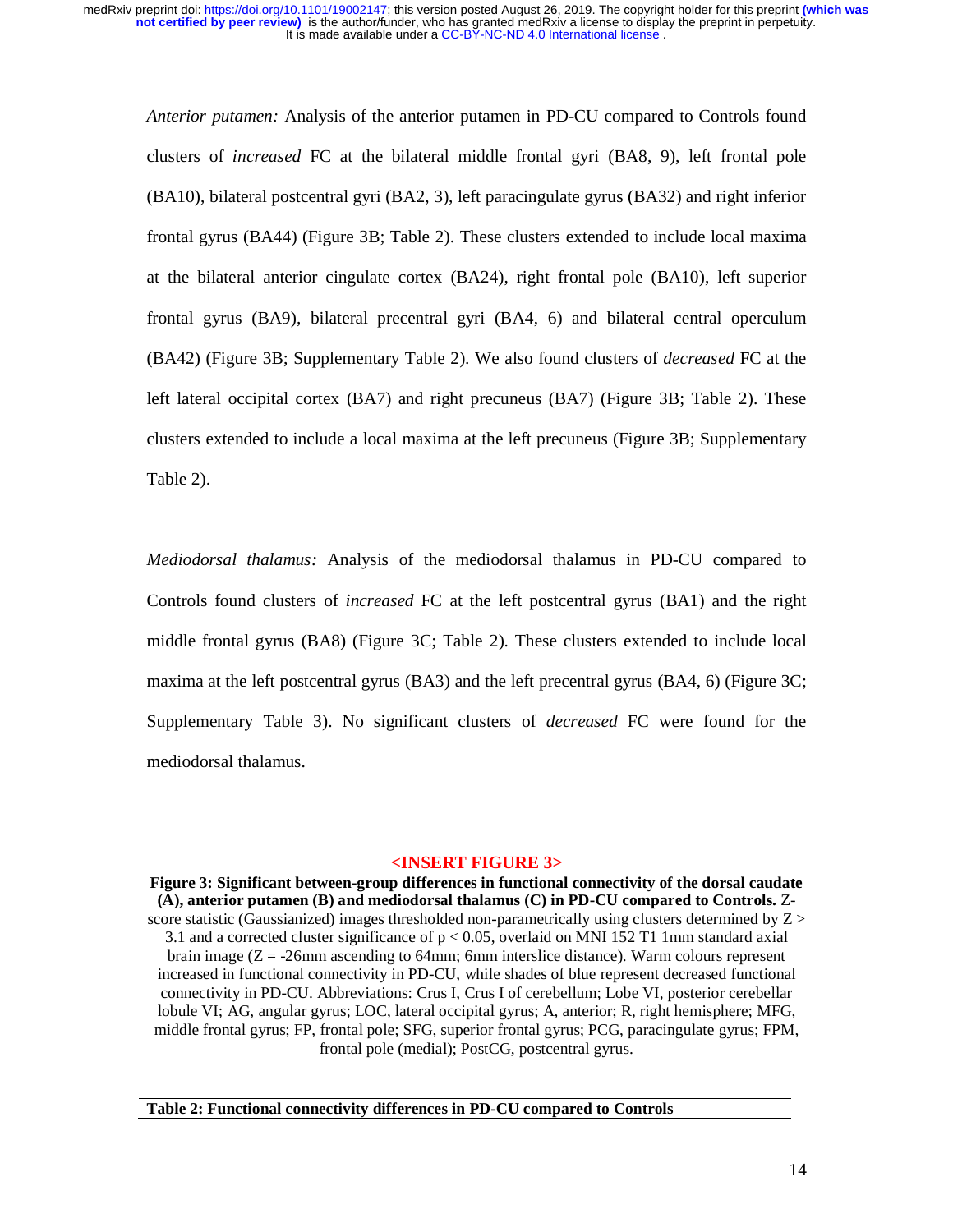|                         |                          |                    |                                      |               |      |                           | $\bf{M} \bf{N} \bf{I}$ |                  |
|-------------------------|--------------------------|--------------------|--------------------------------------|---------------|------|---------------------------|------------------------|------------------|
| Seed region             | <b>Cluster</b>           | FC                 | <b>Brain region</b>                  | <b>Voxels</b> | Z    | $\boldsymbol{\mathrm{X}}$ | y                      | z                |
| Dorsal<br>caudate       | 1                        | ⇑                  | R superior frontal gyrus<br>(BA8)    | 934           | 4.86 | 10                        | 32                     | 58               |
|                         | $\overline{c}$           |                    | L frontal pole<br>(BA10)             | 200           | 3.81 | $-28$                     | 56                     | $\boldsymbol{2}$ |
|                         | 3                        |                    | n/a                                  | 110           | 3.84 | $-22$                     | 8                      | 34               |
|                         | $\overline{\mathcal{L}}$ |                    | R middle frontal gyrus<br>(BA8)      | 99            | 4.39 | 34                        | 16                     | 38               |
|                         | 5                        |                    | n/a                                  | 85            | 4.13 | $-26$                     | $-24$                  | 50               |
|                         | 6                        | ⇓                  | R lateral occipital cortex<br>(BA19) | 186           | 4.22 | 40                        | $-76$                  | 28               |
|                         | $\boldsymbol{7}$         |                    | L cerebellar crus I                  | 122           | 4.18 | $-24$                     | $-72$                  | $-26$            |
|                         | $8\,$                    |                    | L angular gyrus<br>(BA39)            | 106           | 4.36 | $-60$                     | $-54$                  | 28               |
|                         | 9                        |                    | L cerebellar lobule VI               | 105           | 4.16 | -6                        | $-76$                  | $-20$            |
| Anterior<br>putamen     | 10                       | $\hat{\mathbb{I}}$ | R middle frontal gyrus<br>(BA8)      | 642           | 5.43 | 26                        | 26                     | 32               |
|                         | 11                       |                    | L frontal pole<br>(BA10)             | 168           | 3.93 | $-2$                      | 56                     | 20               |
|                         | 12                       |                    | R postcentral gyrus<br>(BA3)         | 161           | 4.24 | 44                        | $-22$                  | 58               |
|                         | 13                       |                    | L postcentral gyrus<br>(BA2)         | 148           | 4.08 | $-54$                     | $-12$                  | 26               |
|                         | 14                       |                    | L paracingulate gyrus<br>(BA32)      | 110           | 4.85 | $-12$                     | 32                     | 28               |
|                         | 15                       |                    | R postcentral gyrus<br>(BA3)         | 88            | 4.4  | 52                        | $-16$                  | 44               |
|                         | 16                       |                    | L middle frontal gyrus<br>(BA9)      | 82            | 4.42 | $-28$                     | 28                     | 40               |
|                         | 17                       |                    | R inferior frontal gyrus<br>(BA44)   | 74            | 3.79 | 48                        | 29                     | 18               |
|                         | 18                       | ⇓                  | L lateral occipital cortex<br>(BA19) | 146           | 4.05 | $-26$                     | $-82$                  | 40               |
|                         | 19                       |                    | R precuneus<br>(BA7)                 | 108           | 4.1  | 6                         | $-62$                  | 42               |
| Mediodorsal<br>thalamus | 20                       | $\hat{\Pi}$        | L postcentral gyrus<br>(BA1)         | 407           | 4.94 | $-58$                     | $-10$                  | 26               |
|                         | 21                       |                    | R middle frontal gyrus<br>(BA8)      | 87            | 3.97 | 24                        | 24                     | 32               |
|                         | 22                       |                    | n/a                                  | 81            | 4.78 | $-36$                     | $-2$                   | 30               |

Coordinates of peak Z-score voxel location for areas of significant functional connectivity differences in PD-CU compared to Controls (family-wise error corrected  $p < 0.05$ ). Anatomical locations are based on the Harvard-Oxford Cortical and Subcortical Atlases in FSLEyes. Abbreviations: FC, functional connectivity;  $\psi$ , decrease in functional connectivity;  $\hat{\mathbb{I}}$ , increase in functional connectivity; n/a, coordinates fall outside grey matter brain tissue space; L, left hemisphere; R, right hemisphere; BA, Brodmann Area; Z, maximum *Z*-value for cluster; MNI, coordinates for location of maximum *Z*-value, in the Montreal Neurological Institute T1 standard space.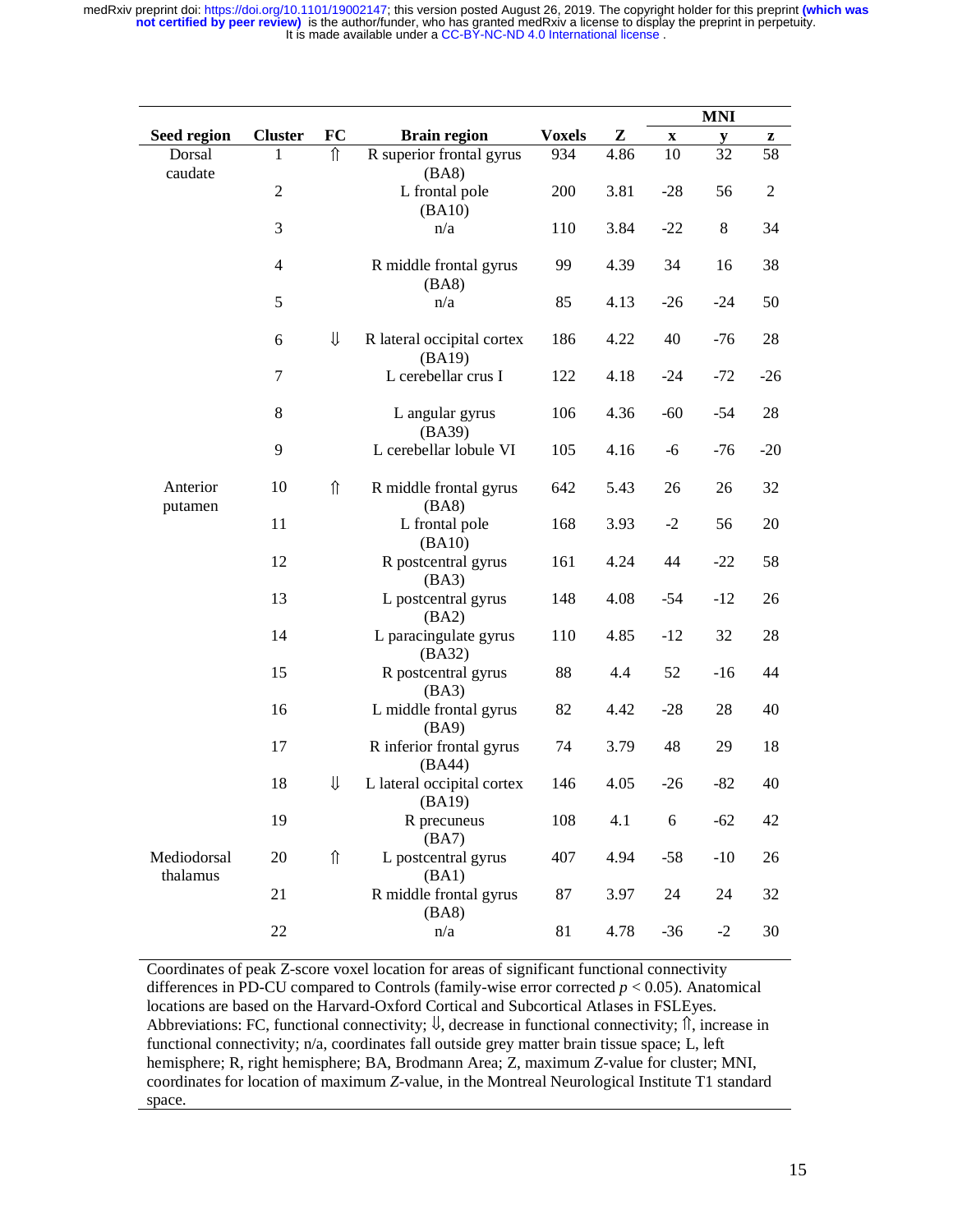# *3.2.2 PD-MCI compared to PD-CU*

*Mediodorsal thalamus:* Analysis of the mediodorsal thalamus in PD-MCI compared to PD-

CU found one significant cluster of *decreased* FC at the right paracingulate gyrus (BA32)

(Figure 4; Table 3). This cluster extended to include local maxima at the medial frontal gyrus

(BA9) and right frontal pole (BA8) (Figure 4; Supplementary Table 4). No significant

clusters of *increased* FC were found. There were no significant FC differences to the dorsal

caudate or anterior putamen when comparing PD-MCI and PD-CU.

# **<INSERT FIGURE 4>**

**Figure 4: Significant between-group differences in functional connectivity of the mediodorsal thalamus in PD-MCI compared to PD-CU.** Z-score statistic (Gaussianized) images thresholded non-parametrically using clusters determined by  $Z > 3.1$  and a corrected cluster significance of  $p <$ 0.05, overlaid on MNI 152 T1 1mm axial standard brain image  $(Z = -30.5$ mm ascending to 45.5mm; 5mm interslice distance). Shades of blue show areas of decreased in functional connectivity in PD-MCI. Abbreviations: A, anterior; R, right hemisphere; PCG, paracingulate gyrus.

| Table 3: Functional connectivity differences in PD-MCI compared to PD-CU |                |                   |                          |               |      |               |    |    |
|--------------------------------------------------------------------------|----------------|-------------------|--------------------------|---------------|------|---------------|----|----|
|                                                                          |                |                   |                          |               |      | <b>MNI</b>    |    |    |
| <b>Seed region</b>                                                       | <b>Cluster</b> | FC.               | <b>Brain region</b>      | <b>Voxels</b> | z    | X             |    | z  |
| Dorsal                                                                   |                | $\Leftrightarrow$ | $\overline{\phantom{0}}$ |               |      |               |    |    |
| caudate                                                                  |                |                   |                          |               |      |               |    |    |
| Anterior                                                                 |                | $\Leftrightarrow$ |                          |               |      |               |    |    |
| putamen                                                                  |                |                   |                          |               |      |               |    |    |
| Mediodorsal                                                              | 23             | ⇓                 | R paracingulate gyrus    | 137           | 3.92 | $\mathcal{D}$ | 46 | 30 |
| thalamus                                                                 |                |                   | (BA32)                   |               |      |               |    |    |

Coordinates of peak Z-score voxel location for areas of significant functional connectivity differences in PD-MCI compared to PD-CU (family-wise error corrected  $p < 0.05$ ). Anatomical locations are based on the Harvard-Oxford Cortical and Subcortical Atlases in FSLEyes. Abbreviations: FC, functional connectivity;  $\emptyset$ , decrease in functional connectivity;  $\Leftrightarrow$ , no significant functional connectivity changes; R, right hemisphere; BA, Brodmann Area; Z, maximum *Z*-value for cluster; MNI, coordinates for location of maximum *Z*-value, defined in the Montreal Neurological Institute T1 standard space.

# *3.2.3 PDD compared to PD-CU*

There were no significant FC differences to the dorsal caudate, anterior putamen or mediodorsal thalamus when comparing PD-CU subjects to PDD subjects.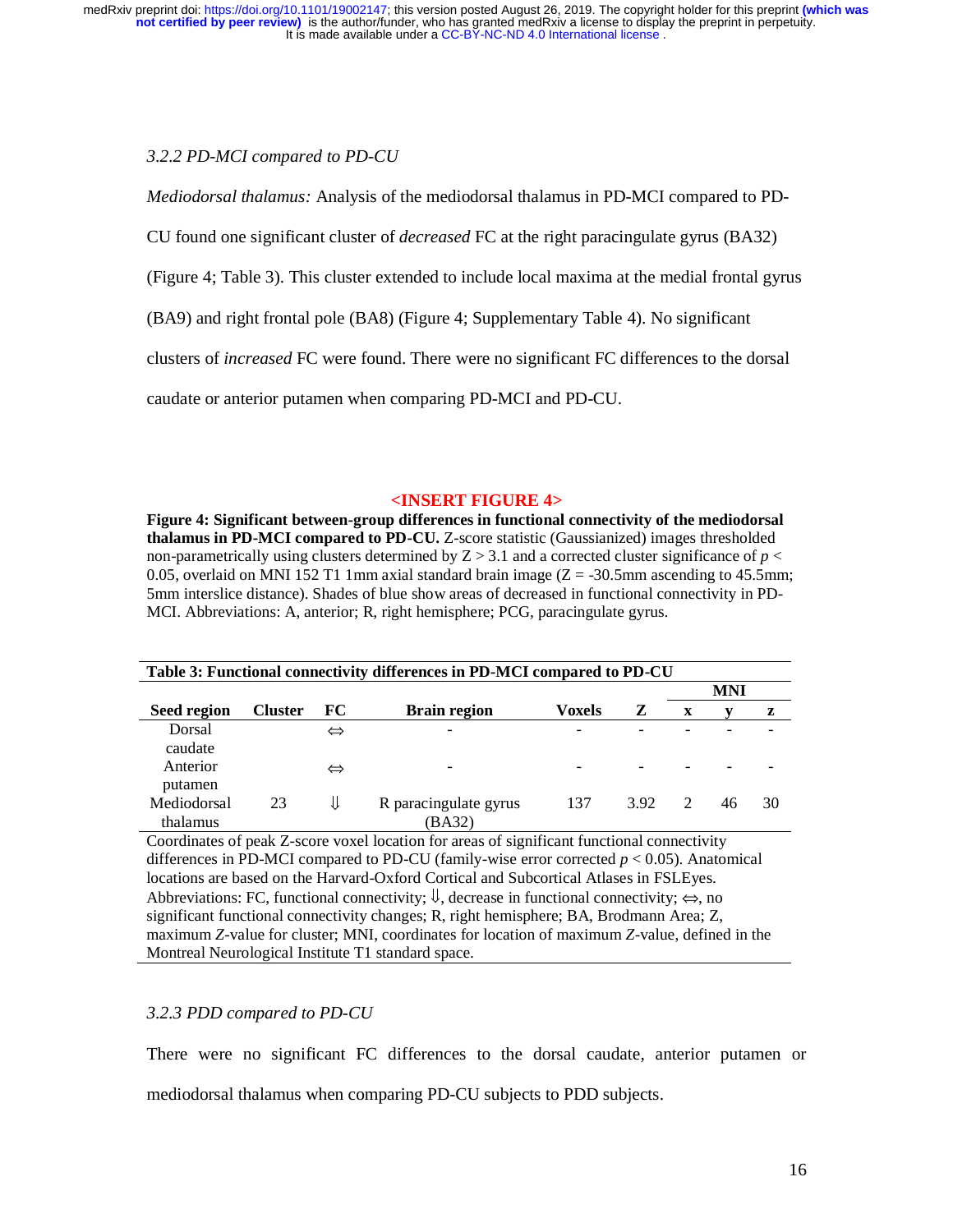#### *3.2.4 PDD compared to PD-MCI*

*Mediodorsal thalamus:* Analysis of the mediodorsal thalamus in PDD compared to PD-MCI found one cluster of *decreased* FC at the right posterior cingulate cortex (BA23) (Figure 5; Table 4; Supplementary Table 5). There were no significant FC differences of the dorsal caudate or anterior putamen when comparing PDD with PD-MCI.

# **<INSERT FIGURE 5>**

**Figure 5: Significant between-group differences in functional connectivity of the mediodorsal thalamus in PDD compared to PD-MCI.** Z-score statistic (Gaussianized) images thresholded nonparametrically using clusters determined by  $Z > 3.1$  and a corrected cluster significance of  $p < 0.05$ , overlaid on MNI 152 T1 1mm axial standard brain image  $(Z = -3$ mm ascending to 57mm; 4mm interslice distance). Shades of blue show areas of decreased in functional connectivity in PDD. Abbreviations: PCC, Posterior cingulate cortex; R, right hemisphere; A, anterior.

| Table 4: Functional connectivity differences in PDD compared to PD-MCI |                |                   |                       |               |      |     |     |     |
|------------------------------------------------------------------------|----------------|-------------------|-----------------------|---------------|------|-----|-----|-----|
|                                                                        |                |                   |                       |               |      | MNI |     |     |
| Seed region                                                            | <b>Cluster</b> | FC.               | <b>Brain region</b>   | <b>Voxels</b> | z    | X   |     | z   |
| Dorsal                                                                 |                | $\Leftrightarrow$ |                       |               |      |     |     |     |
| caudate                                                                |                |                   |                       |               |      |     |     |     |
| Anterior                                                               |                | $\Leftrightarrow$ |                       |               |      |     |     |     |
| putamen                                                                |                |                   |                       |               |      |     |     |     |
| Mediodorsal                                                            | 24             | ⇓                 | R posterior cingulate | 106           | 4.07 | 6   | -38 | -26 |
| thalamus                                                               |                |                   | cortex (BA23)         |               |      |     |     |     |

Coordinates of peak Z-score voxel location for areas of significant functional connectivity differences in PDD compared to PD-MCI (family-wise error corrected  $p < 0.05$ ). Anatomical locations are based on the Harvard-Oxford Cortical and Subcortical Atlases in FSLEyes. Abbreviations: FC, functional connectivity;  $\mathbb{U}$ , decrease in functional connectivity;  $\Leftrightarrow$ , no significant functional connectivity changes; R, right hemisphere; BA, Brodmann Area; Z, maximum *Z*-value for cluster; MNI, coordinates for location of maximum *Z*-value, defined in the Montreal Neurological Institute T1 standard space.

#### *3.3 Volumetric analyses*

Pairwise comparisons of volumes (Supplementary Table 6 and 7) revealed the following significant differences between experimental groups: the left caudate was significantly reduced in PDD compared to PD-CU ( $p = 0.009$ ) and Controls ( $p < 0.001$ ) with a large effect size ( $\eta^2 = 0.177$ ) (Figure 6A). The right caudate was significantly reduced in PDD compared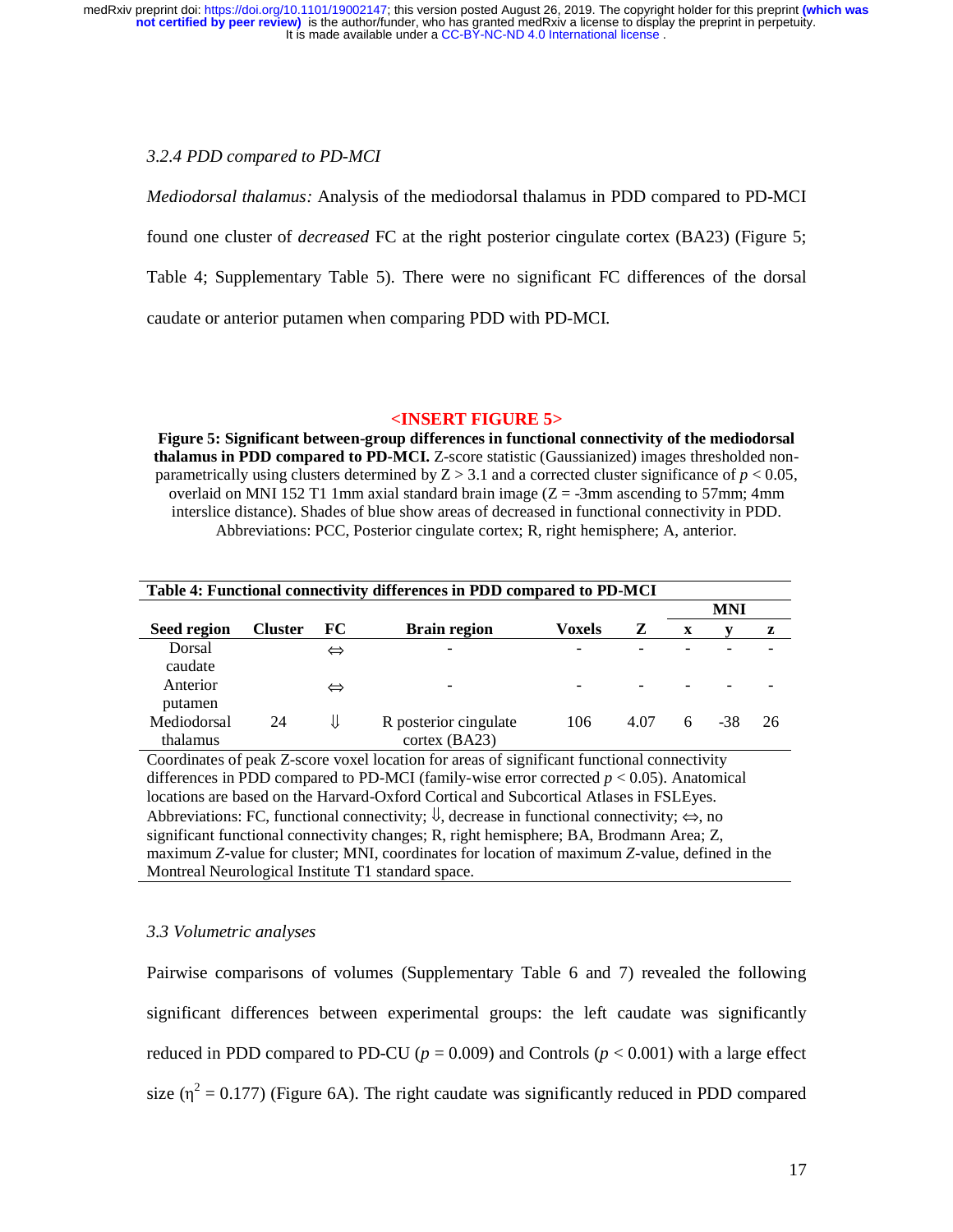to PD-CU ( $p = 0.021$ ) and Controls ( $p = 0.001$ ) also with a large effect size ( $\eta^2 = 0.143$ ) (Figure 6A). The left putamen was significantly reduced in PDD compared to PD-CU ( $p =$ 0.005) and Controls ( $p = 0.05$ ) with a large effect size ( $\eta^2 = 0.193$ ) (Figure 6B). The right putamen was significantly reduced in PDD compared to Controls ( $p = 0.016$ ) with a medium effect size ( $\eta^2 = 0.107$ ) (Figure 6B). The left thalamus was significantly reduced in PDD compared to PD-CU ( $p = 0.011$ ) and Controls ( $p = 0.037$ ) with a medium effect size ( $\eta^2 =$ 0.108) (Figure 6C). The right thalamus was significantly reduced in PDD compared to PD-CU ( $p = 0.002$ ) with a medium effect size ( $\eta^2 = 0.136$ ) (Figure 6C).

#### **<INSERT FIGURE 6>**

**Figure 6: Pairwise comparison of volumes between PD subgroups and Controls.** (A) Caudate (B) putamen and (C) thalamus. Volumes presented are estimated marginal mean values for each experimental group derived from MANCOVA models controlling for age and ICV. \*, indicates a pairwise comparison with a significant *p*-value <0.05 confidence interval correction: Bonferroni.

# *3.4 SPHARM-PDM shape analyses*

SPHARM-PDM shape analysis of the caudate, putamen and thalamus found widespread deflation to the surface of these structures in PDD compared to PD-CU subjects. Surface deflation can be observed at the bilateral rostral as well as dorsomedial surfaces areas of the caudate (Figure 7). Widespread deflation was also found on the surface of the left putamen, at the anterior, dorsal and posterior regions. Significant and widespread deflation was found across the medial surface of the bilateral thalami, potentially corresponding to surface regions of the anterior and mediodorsal thalamic nuclei. Surface deflation was also found across the posterior-ventral surfaces of the thalami, potentially corresponding to the pulvinar as well as medial and lateral geniculate bodies. No FDR-corrected significant shape changes were found when comparing PD-CU to PD-MCI or PD-MCI to PDD.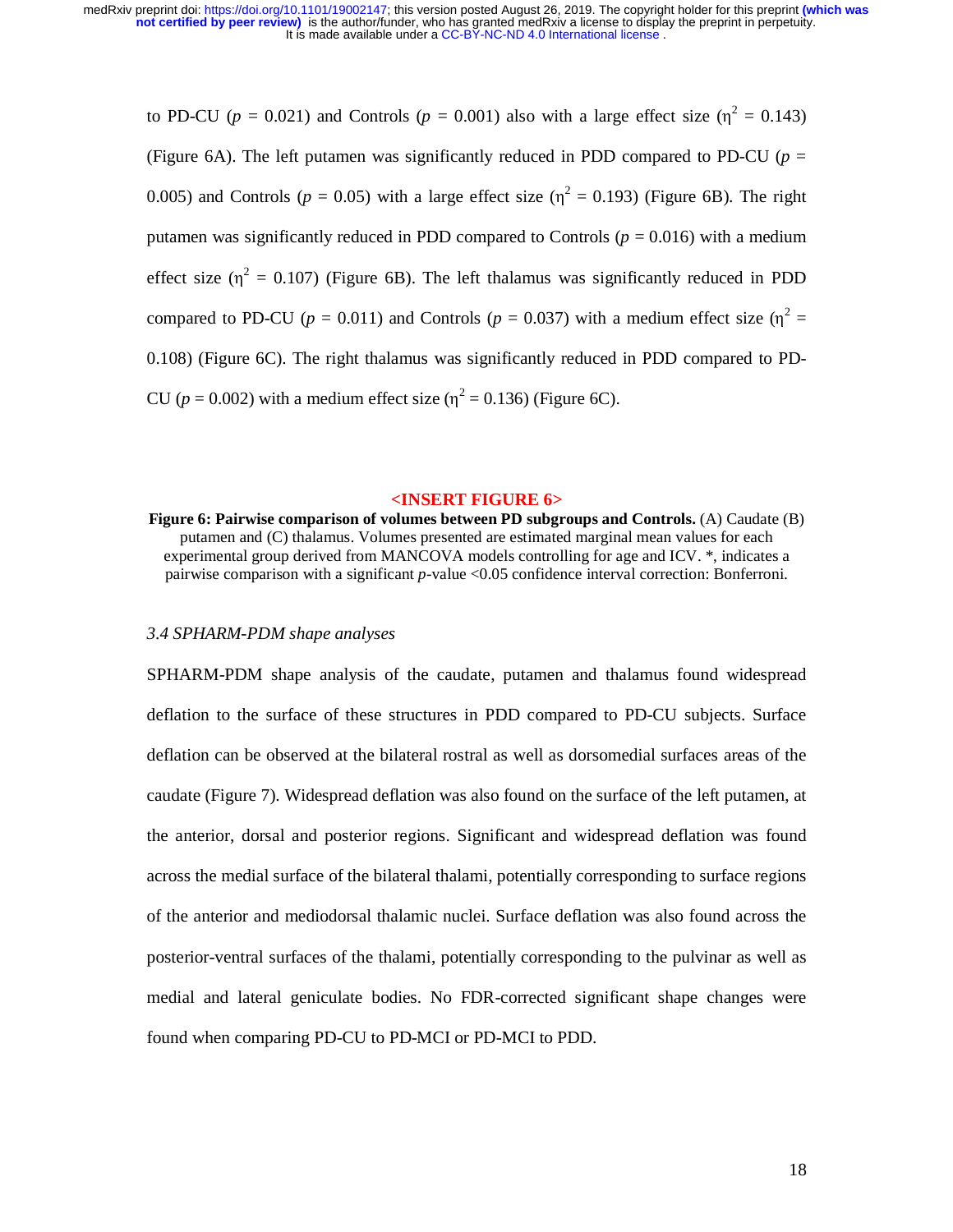# **<INSERT FIGURE 7>**

**Figure 7: SPHARM-PDM shape analysis of the caudate nucleus, putamen and thalamus in PDD compared to PD-CU subjects.** Neuroanatomical surface areas of FDR-corrected mean difference displacement maps. Displacement colour scale corresponds to the millimetres of deflation/inflation of the surface in that region in mm; warmer colours correspond to surface expansion in PDD while cooler colours correspond to surface deflation in PDD. The bilateral thalami sit medially, the caudate nuclei rostrally and the putamen are the most lateral of the three structures. Abbreviations: R, right hemisphere; FDR, false-discovery rate; Left, looking at the structures from the left side of the brain; R, looking at the structures from the right side of the brain.

#### **4. Discussion**

#### *4.1 Study overview*

This study investigates the pattern of caudate nucleus, putamen and thalamus functional connectivity (FC) and morphology alterations associated with cognitive impairment and dementia in PD. Our study contributes new knowledge by showing how important functional subdivisions of these structures are impacted across cognitive disease stages. Our results indicate that PD-CU subjects display increased FC of the dorsal caudate, anterior putamen and mediodorsal thalamus with neuroanatomical areas across the frontal lobe, as well as reduced FC of the dorsal caudate with posterior cortical and cerebellar regions, compared to Controls. PD-MCI subjects demonstrated reduced FC of the mediodorsal thalamus with midline structures within the executive control network while PDD subjects demonstrated reduced FC of the mediodorsal thalamus with the posterior cingulate cortex (PCC), a key node within the default mode network (DMN). Significant volumetric and surface-based changes to the caudate nucleus, putamen and thalamus were found exclusively in our PDD cohort, suggesting that FC changes in PD-CU and PD-MCI take place independently of observable morphological alterations.

# *4.2 Functional connectivity analyses: PD-CU compared to Controls*

Our findings of increased FC between the dorsal caudate, anterior putamen and mediodorsal thalamus with the pre- and postcentral gyri support a recent meta-analysis indicating that PD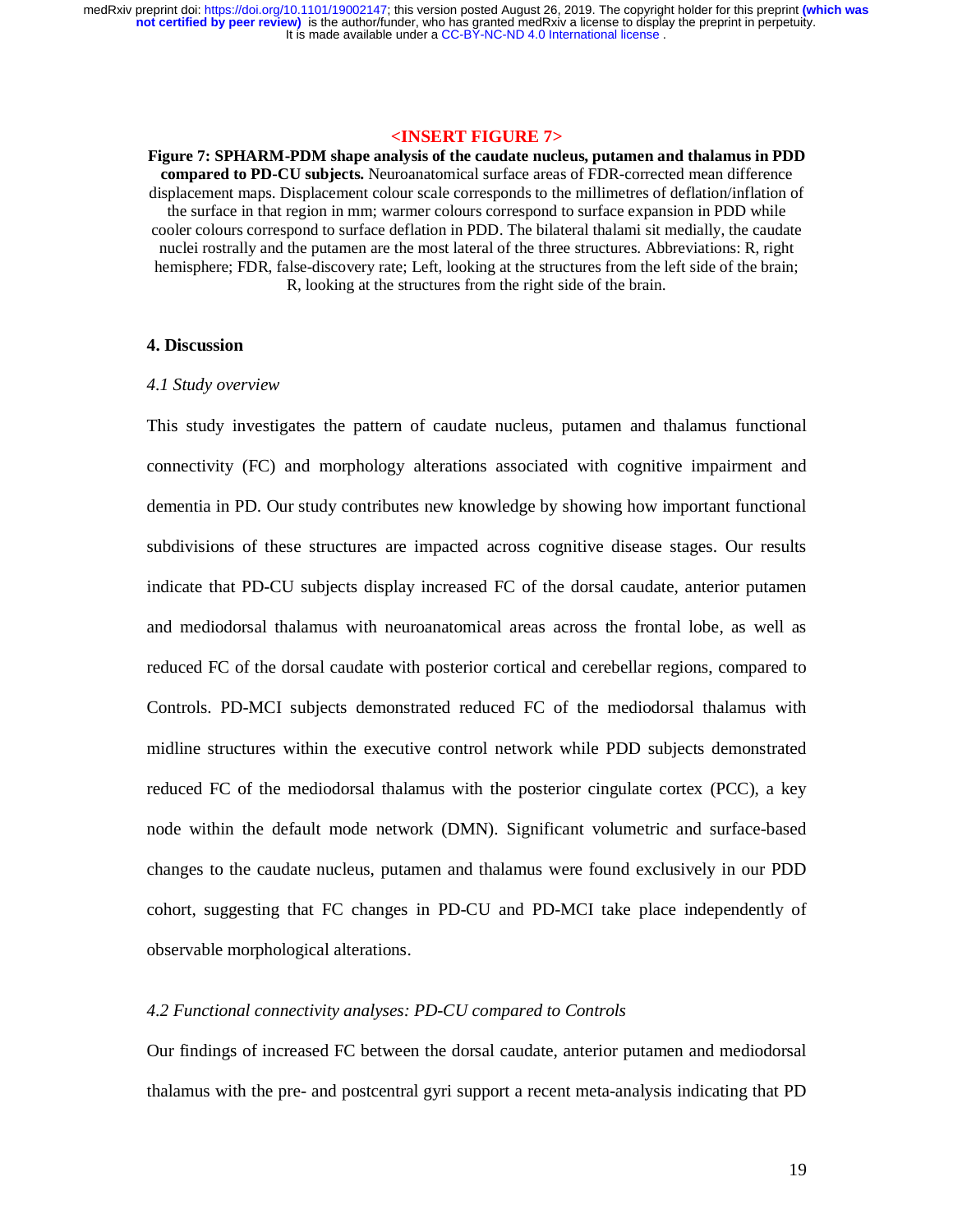is associated with increased FC of these brain regions (Ji et al., 2018). After weighing the relative contributions of seed-ROIs, Ji et al. (2018) were able to demonstrate that seeds placed within the caudate, putamen and thalamus contributed most to this result. More specifically, our finding supports work by Gorges et al. (2015) who found increases in FC between a basal ganglia-thalamic network and areas of the prefrontal cortex and anterior/paracingulate gyri. These researchers argue that such hyper-connectivity in cognitively unimpaired PD subjects may be representative of the recruitment of additional resources in the brain to maintain cognitive performance (Gorges et al., 2015). Our results support our hypotheses and may signal how resources can be recruited to maintain 'normal' cognitive functioning. These increases in FC between the dorsal caudate and regions across the prefrontal cortex and anterior/paracingulate gyri may be indicative of compensatory changes taking place within the executive control network (ECN). This network is comprised of dorsal and ventrolateral prefrontal, frontoinsular, lateral parietal, middle prefrontal cortices, anterior and paracingulate gyri, as well as subcortical sites at the mediodorsal and anterior thalamic nuclei and the dorsal caudate (Beckmann et al., 2005, Seeley et al., 2007). The ECN has been validated on a large scale and has shown that activity within this network corresponds strongly with several paradigms of cognition in task-based FC analyses (Smith et al., 2009).

Our data also indicate that PD-CU is associated with a reduction in FC between the dorsal caudate and the cerebellum. This result supports the findings of Hacker et al. (2012) who demonstrated decreases in FC between the caudate nucleus and an 'extended brainstem' region encompassing the cerebellum. These findings are significant because loss of FC between the caudate and the cerebellum may serve as a viable candidate for PD related gait difficulties, postural instability and freezing, which can be linked to dysfunction in cerebellar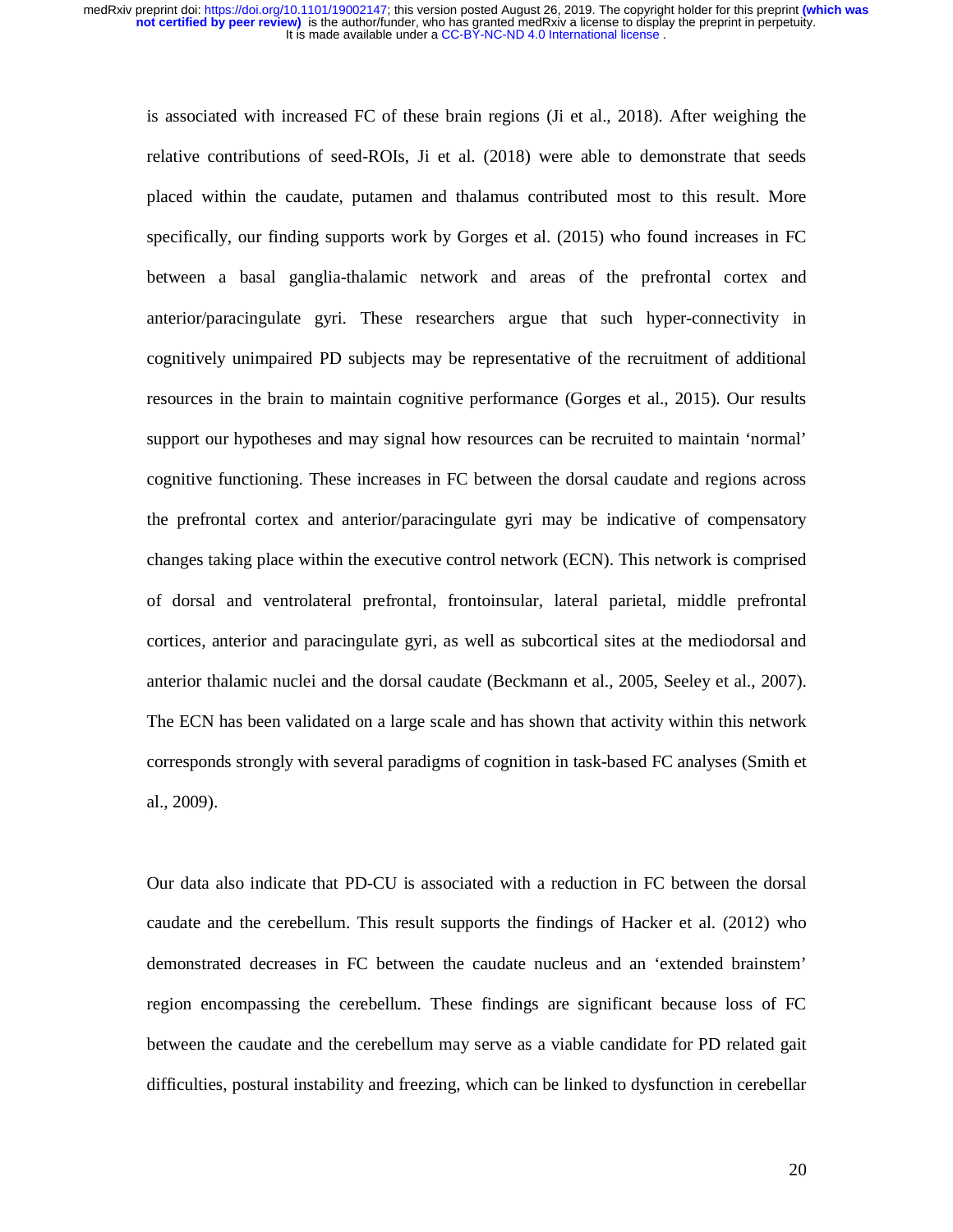circuitry (Hacker et al., 2012). Our data also indicate that PD-CU subjects have decreased FC between the dorsal caudate/anterior putamen and the precuneus and angular gyrus. This finding supports the work of Amboni et al. (2015) who found decreases in FC between nodes in the DMN, including lateral and medial parietal regions.

While our results support a number of previous research findings, they contrast with similar work, necessitating explication. Bell et al. (2015) demonstrated no significant differences in FC of the anterior striatum in a PD cohort (when placed on medication) compared to Control subjects. They also found no differences in FC of seed-ROIs in the thalamus with intrinsic connectivity networks. Similarly, our data contrast with the work of Agosta et al. (2014) who found decreased FC between the caudate and putamen and brain regions across the frontal lobe, as well as *hypo*-connectivity of the thalamus with insular cortices. There are a number of methodological considerations that may explain these discrepancies. The work of Bell and colleagues (2015) involved a younger PD cohort to the current study, which brings into question the impact of age related changes in FC (Fair et al., 2008), while the work of Agosta et al. (2014) focussed on a PD cohort with unilateral disease presentation, studying FC of the 'more affected' and 'less affected' hemispheres. This approach increases the specificity of their analysis, however it makes comparisons with the present data difficult as we averaged FC signals from seeds within both hemispheres at each timepoint.

# *4.3 Functional connectivity analyses: PD-MCI compared to PD-CU*

PD-MCI subjects showed decreased FC of the mediodorsal thalamus with the paracingulate gyrus, medial frontal gyrus and frontal pole compared to cognitively unimpaired PD subjects. Our findings of decreased FC of the mediodorsal thalamus support the work of Gorges et al. (2015) who showed that PD-MCI is associated with lower FC between a basal ganglia-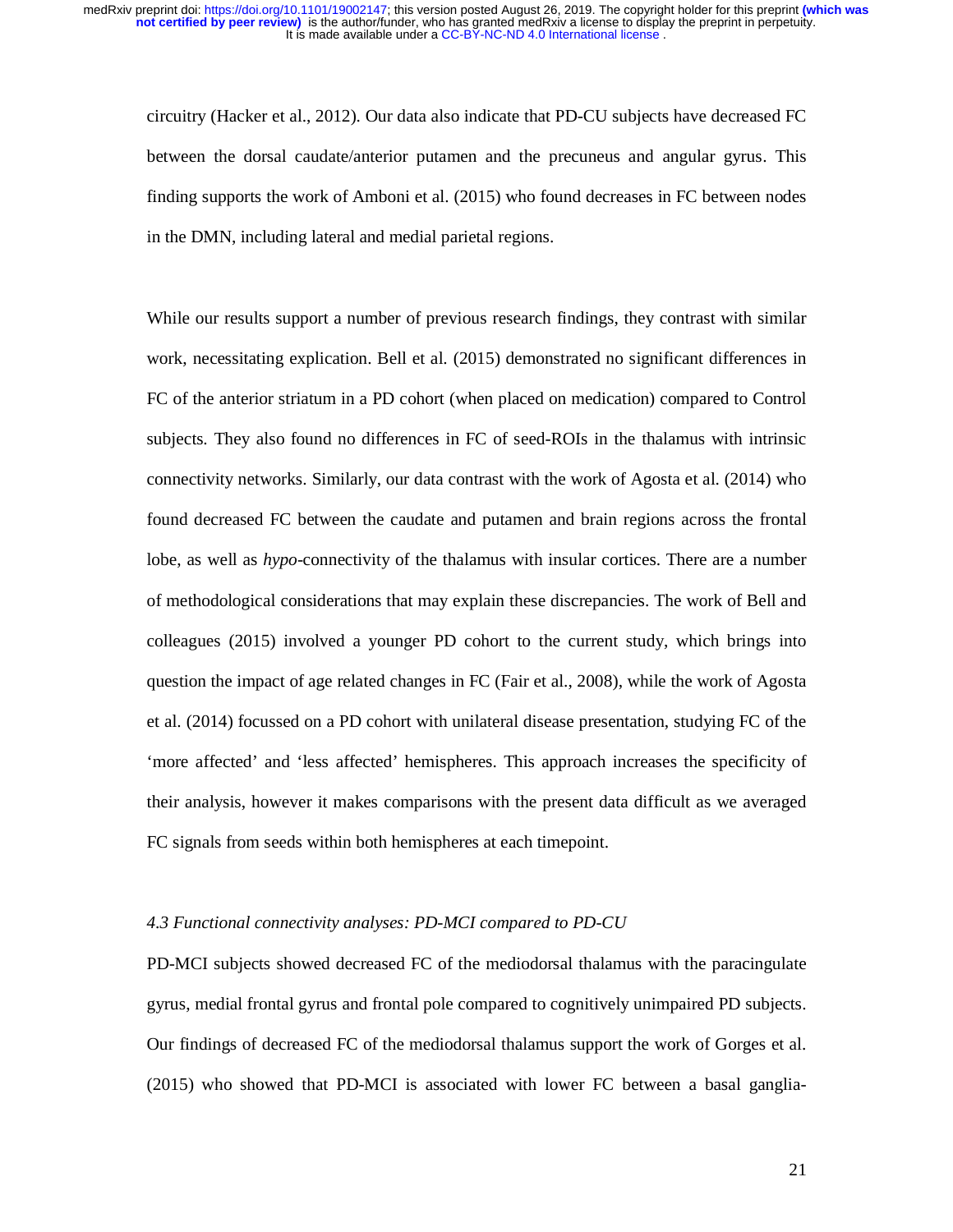thalamic intrinsic connectivity network and the anterior/paracingulate gyri compared to a cognitively unimpaired PD cohort. Decreased FC between the mediodorsal thalamus and medial prefrontal brain regions provides further evidence for the important link between midline nodes within the ECN and cognitive function. As outlined, structures within this intrinsic connectivity network are related to cognitive function (Beckmann et al., 2005, Seeley et al., 2007), as they work together to provide bias signals to other areas of the brain to implement and maintain cognitive control processes (Miller and Cohen, 2001). While we have demonstrated increased FC of nodes within this network in PD-CU subjects, here we demonstrate that PD-MCI subjects have a reduced FC between the mediodorsal thalamus and paracingulate cortices. While traditionally thought to be subserve affective functions, the cingulate has emerged as an important structure associated with higher cognitive processes, and has been shown to be particularly vulnerable to disease processes where executive control is impaired (Carter et al., 2000). Seeley et al. (2007) demonstrated that stronger FC between nodes of the ECN correlated positively with superior executive task performance of subjects. If the corollary holds true, poorer cognitive performance, as our PD-MCI subjects demonstrate, would be associated with reduced FC within this network, which we have demonstrated.

# *4.4 Functional connectivity analyses: PDD compared to PD-MCI*

PDD subjects showed decreased FC of the mediodorsal thalamus with the posterior PCC compared to PD-MCI subjects, directly supporting recent graph theoretical research (Zhan et al., 2018). Decreases in FC between these regions is significant due to the crucial role played by the PCC in cognitive functioning as well as the role of the mediodorsal thalamus and PCC within the DMN. The functional role played by the PCC involves elements of memory consolidation, attention and the control required to balance internally and externally focussed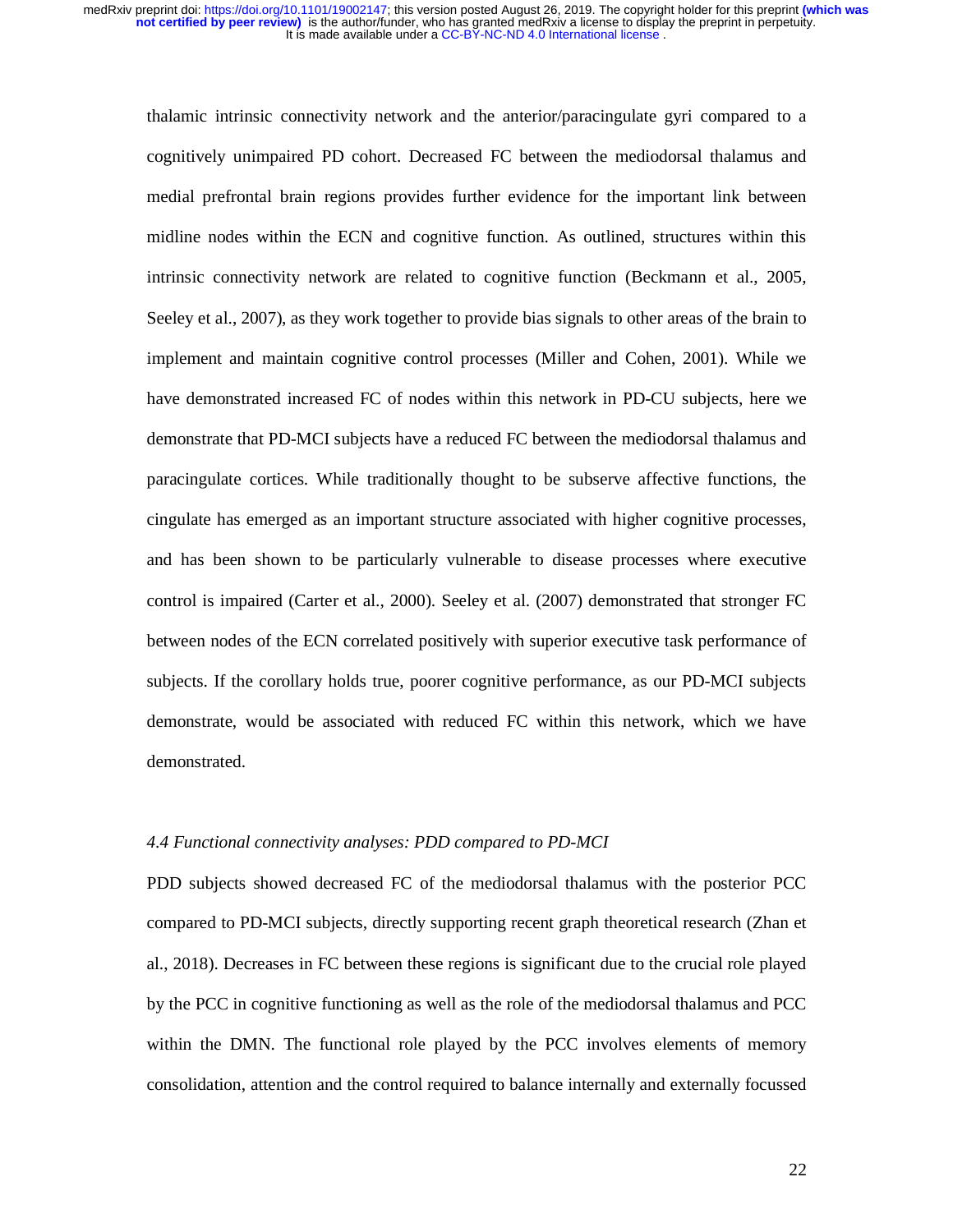thoughts (Leech and Sharp, 2014). The PCC is affected in neurodegenerative diseases like Alzheimer's disease (Buckner et al., 2009, Greicius et al., 2004, Mevel et al., 2011) and atrophy of the PCC has been demonstrated in PD subjects with dementia (Melzer et al., 2012). The PCC has important structural and also functional connectivity with the thalamus (Cunningham et al., 2017) and Greicius et al. (2003) suggested that the structure may play an important role balancing the interaction between brain regions in the prefrontal cortex that are involved cognitive processes and posterior nodes within the DMN. These researchers suggested that the thalamus is uniquely positioned to act as an intermediary structure in the brain that balances the interaction between these regions due to its extensive cortico-cortical connectivity (Greicius et al., 2003). Our research supports this idea, highlighting how the FC between the mediodorsal thalamus and the PCC is impacted in PD subjects with dementia.

# *4.5 Morphological analyses*

Our research found no evidence of morphological (structural) alterations to the caudate, putamen or thalamus in PD-CU subjects compared to Controls, supporting the findings from a number of studies (Lee et al., 2014, Mak et al., 2014, Mckeown et al., 2008, Menke et al., 2014, Messina et al., 2011, Nemmi et al., 2015, Tinaz et al., 2011). We also found no evidence of atrophy to the caudate, putamen or thalamus in PD-MCI compared to Controls, supporting work by Amboni et al. (2015). Our data do indicate that PDD subjects have reduced caudate volumes (bilaterally) in PDD compared to PD-CU and Controls. Left putamen and left thalamus volumes were reduced in PDD compared to PD-CU and Controls, while the right putamen and right thalamus was reduced in PDD compared to Controls and PD-CU, respectively. These results support studies showing reduced caudate, putamen and thalamic grey matter changes in PD subjects with dementia compared to controls (Burton et al., 2004, Melzer et al., 2012, Summerfield et al., 2005). Shape analysis of the caudate,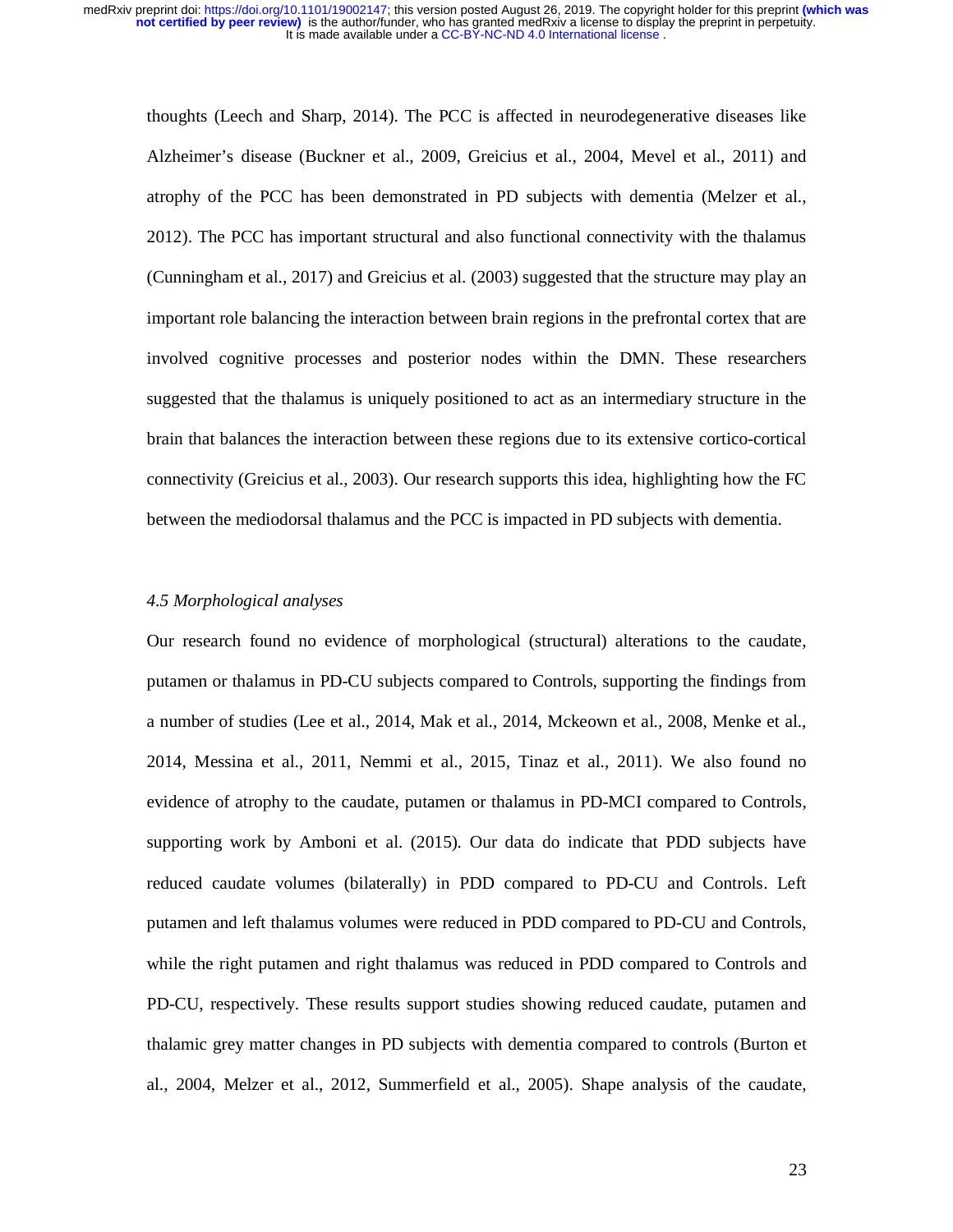putamen and thalamus found widespread surface deflation in PDD compared to PD-CU subjects, fine-tuning these volumetric results. Regarding the caudate, surface deflation was found primarily at the rostral and dorsomedial surfaces, areas with putative connectivity to the executive regions of the frontal lobe as well as the rostral motor regions (Tziortzi et al., 2014). Surface deflation was also found at the anterior, dorsal and posterior putamen surface regions areas with putative connectivity to the executive regions of the frontal lobe as well as caudal motor regions (Tziortzi et al., 2014). Widespread surface deflation was found primarily across the medial surface of the bilateral thalami, corresponding to surface regions of the anterior and mediodorsal thalamic nuclei with connections to the dorsolateral and prefrontal cortices (Behrens et al., 2003) as well as posterior cingulate, precuneus and hippocampal brain regions (Cunningham et al., 2017). No significant surface changes were found when comparing the other experimental groups. Our findings support the work of Mak et al. (2014) who found no significant difference between PD-MCI and cognitively unimpaired PD subjects using a vertex-wise shape analysis method. Our morphological data on PD-CU subjects are also consistent with previous studies which indicate that PD is not associated with localized surface alterations (Lee et al., 2014, Menke et al., 2014, Messina et al., 2011) however they contrast with the results of two groups who found localised surface deflation in PD (Garg et al., 2015, Mckeown et al., 2008). As raised previously, methodological inconsistencies between studies may be a significant factor behind these differences.

# *4.6 A hypothetical model of functional connectivity and morphological alterations associated with cognitive impairment in PD*

Our findings provide only partial support for our model regarding the relationship between FC and morphology across PD cognitive disease states (Figure 1). PD-CU patients showed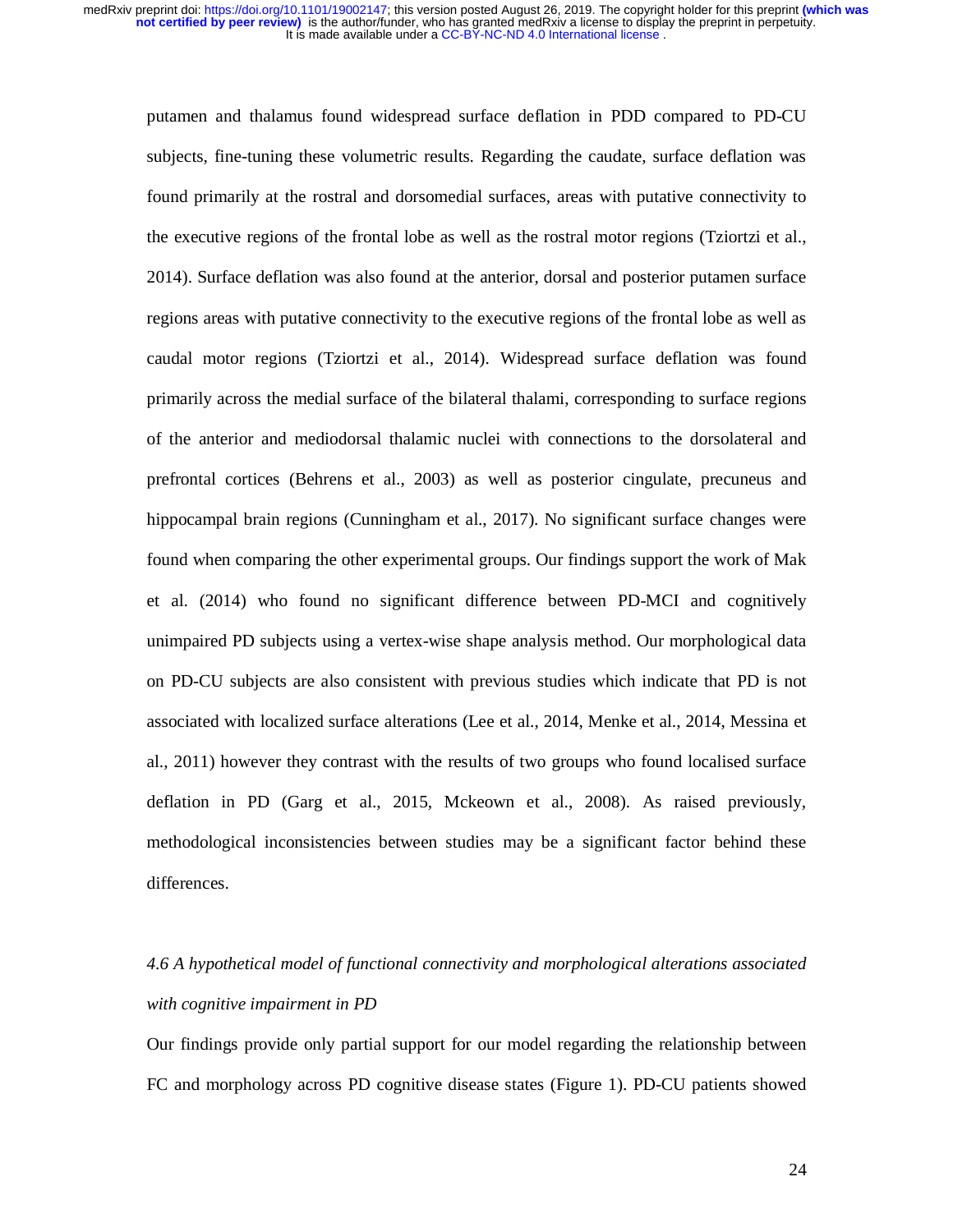no observable morphological changes compared to Controls, however they displayed significant increases in FC with prefrontal regions of the brain. This may be evidence of a compensatory mechanism whereby the brain recruits additional neuronal resources to maintain normal cognitive function, due to impact of disease-related pathology. We hypothesised that these recruited neuronal resources would be diminished in PD-MCI and PDD, evidenced by morphological alterations to the caudate nucleus, putamen and thalamus, and would accompany reductions in FC. Whilst we found that PD-MCI subjects showed reductions in FC compared to PD-CU subjects, this was despite any observable morphological differences between the groups. PDD subjects displayed significant reductions in surface morphology as well as reductions in seed-based FC, supporting the proposed model. However, our research was unable to find any significant differences in FC between PD-CU and PDD subjects, which we would expect considering a difference in FC was found between the PDD and PD-MCI groups.

# *4.7 Limitations and future research*

This research was performed in a cross-sectional manner, logically assuming a sequential temporal relationship between PD-CU, PD-MCI and PDD groupings, though we acknowledge this is not a longitudinal analysis. Categorisation of PD subjects in this way is a potential limitation, as we cannot be sure that all participants with PD-CU will progress to PD-MCI, then to PDD. While there is strong evidence that PD-MCI does represent an intermediate cognitive disease stage between cognitively unimpaired PD and PDD (Litvan et al., 2012), future research should follow a longitudinal design to better study how functional connectivity and morphology of basal ganglia-thalamocortical circuits are related to cognitive impairment in PD. This would have the added benefit of reducing the influence of the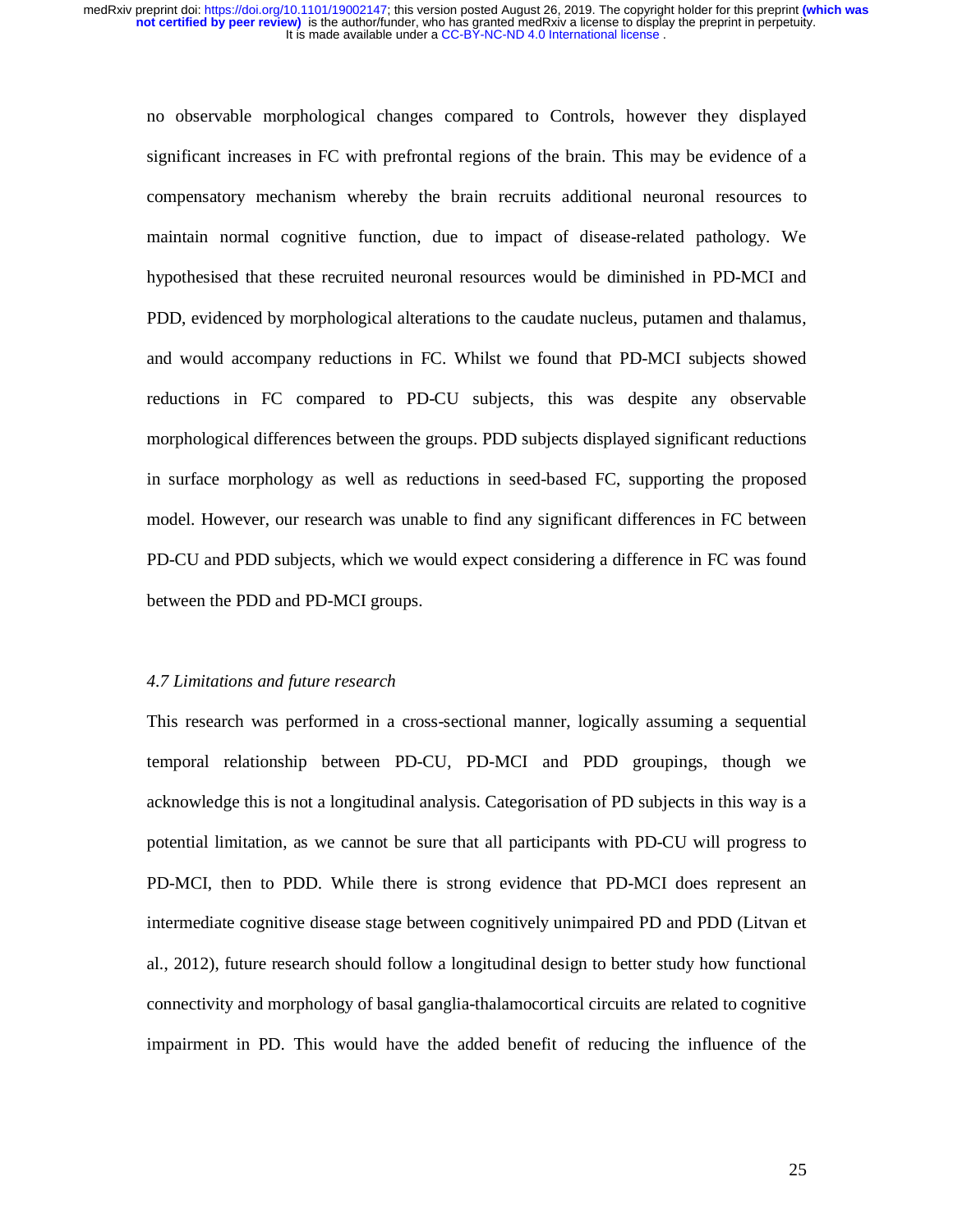significant disease heterogeneity in PD which has been shown to have a significant impact on the reproducibility of results in this field of research (Badea et al., 2017).

#### *4.8 Conclusion*

This study demonstrated how the functional connectivity of subcortical hubs within basal ganglia-thalamocortical circuits are implicated in PD between cognitive disease stages. Functional connectivity changes are found in cognitively unimpaired PD subjects, who display no morphological changes, while PD-MCI subjects and PDD subjects both display decreases in functional connectivity of the mediodorsal thalamus with the anterior and posterior cingulate cortices respectively. Our research highlights the importance of the caudate, putamen and thalamus as core structures within key intrinsic connectivity networks in the brain, and indicates that a breakdown in functional connectivity of the mediodorsal thalamus is tied to mild cognitive impairment and dementia in PD.

# **Acknowledgements**

The authors are indebted to all patients and control subjects who participated in this study. This project is an initiative of the Swedish BioFINDER Study, of whom DvW and OH are steering committee members, and also the AUSSIE network coordinated by JCLL at the Australian National University Medical School, who self-funds related expenses.

#### **Funding**

CO-W would like to acknowledge the Australian National University for their funding support via the University Research Scholarship. Work at the authors' research center was supported by the European Research Council, the Swedish Research Council, the Knut and Alice Wallenberg foundation, the Marianne and Marcus Wallenberg foundation, the Strategic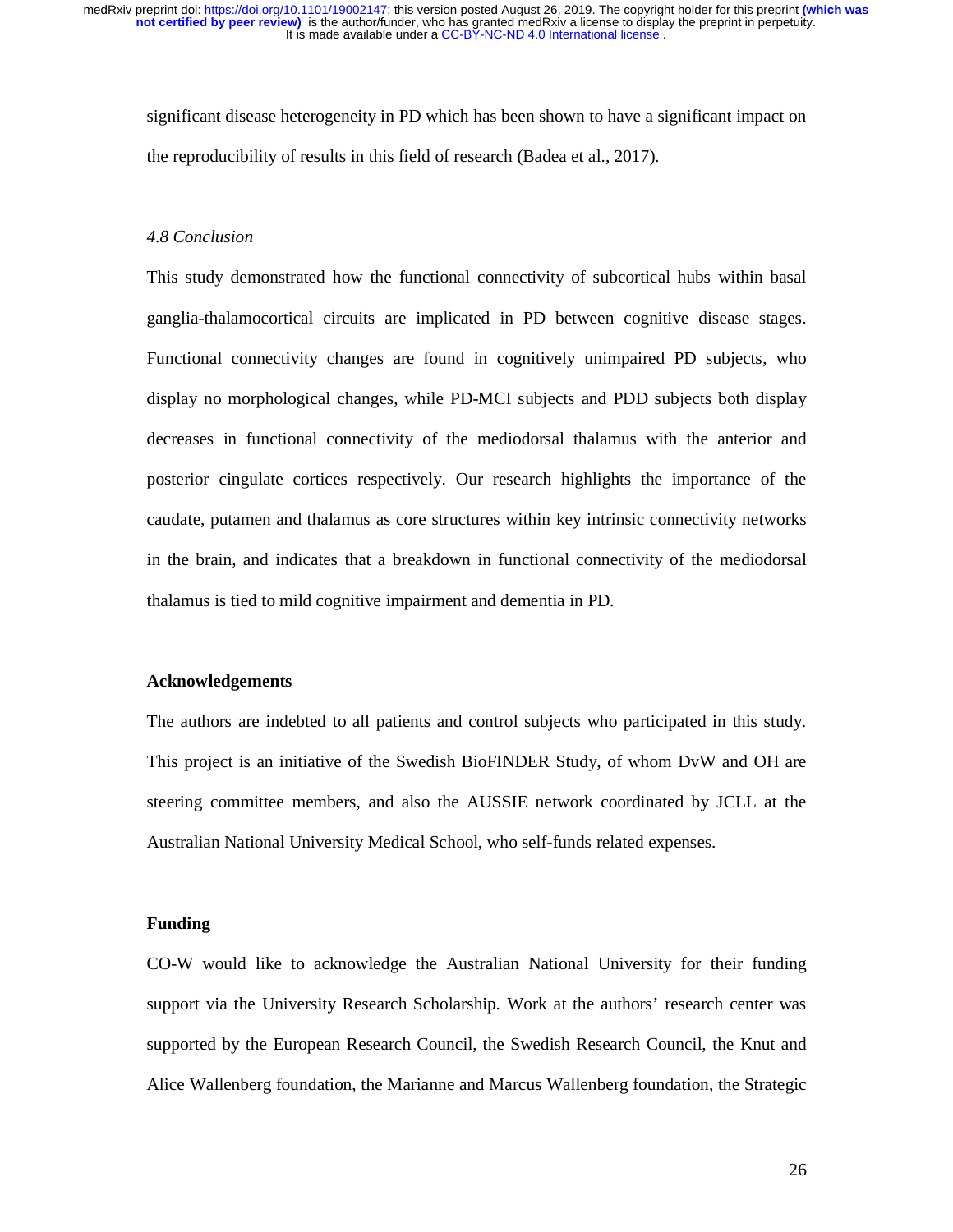Research Area MultiPark (Multidisciplinary Research in Parkinson's disease) at Lund University, the Swedish Alzheimer Foundation, the Swedish Brain Foundation, The Parkinson foundation of Sweden, The Parkinson Research Foundation, the Skåne University Hospital Foundation, and the Swedish federal government under the ALF agreement. DJ reports no funding sources. MW has received consulting fees and honoraria from Actelion Pharmaceuticals and receives royalties from ACER (Australian Council of Educational research) for the NUCOG, a pencil and paper cognitive assessment tool (not used in this study). Funding sources had no role in the design and conduct of the study, in the collection, analysis, interpretation of the data or in the preparation, review or approval of the manuscript.

#### **Competing interests**

OH has acquired research support (for the institution) from Roche, GE Healthcare, Biogen,

AVID Radiopharmaceuticals and Euroimmun. In the past 2 years, he has received consultancy/speaker fees (paid to the institution) from Biogen and Roche.

# **References**

- Agosta, F., Caso, F., Stankovic, I., Inuggi, A., Petrovic, I., Svetel, M., Kostic, V. S. & Filippi, M. 2014. Cortico-striatal-thalamic network functional connectivity in hemiparkinsonism. *Neurobiology of Aging,* 35**,** 2592-2602.
- Amboni, M., Tessitore, A., Esposito, F., Santangelo, G., Picillo, M., Vitale, C., Giordano, A., Erro, R., De Micco, R. & Corbo, D. 2015. Resting-state functional connectivity associated with mild cognitive impairment in Parkinson's disease. *Journal of neurology,* 262**,** 425-434.
- Andersson, J. L. R., Jenkinson, M. & Smith, S. M. 2007a. Non-linear optimisation. *FMRIB technical report TR07JA1*.
- Andersson, J. L. R., Jenkinson, M. & Smith, S. M. 2007b. Non-linear optimisation, aka spatial normalisation. *FMRIB technical report TR07JA2*.
- Badea, L., Onu, M., Wu, T., Roceanu, A. & Bajenaru, O. 2017. Exploring the reproducibility of functional connectivity alterations in Parkinson's disease. *PLoS ONE,* 12**,** e0188196.
- Beckmann, C. F., Deluca, M., Devlin, J. T. & Smith, S. M. 2005. Investigations into restingstate connectivity using independent component analysis. *Philos Trans R Soc Lond B Biol Sci,* 360**,** 1001-13.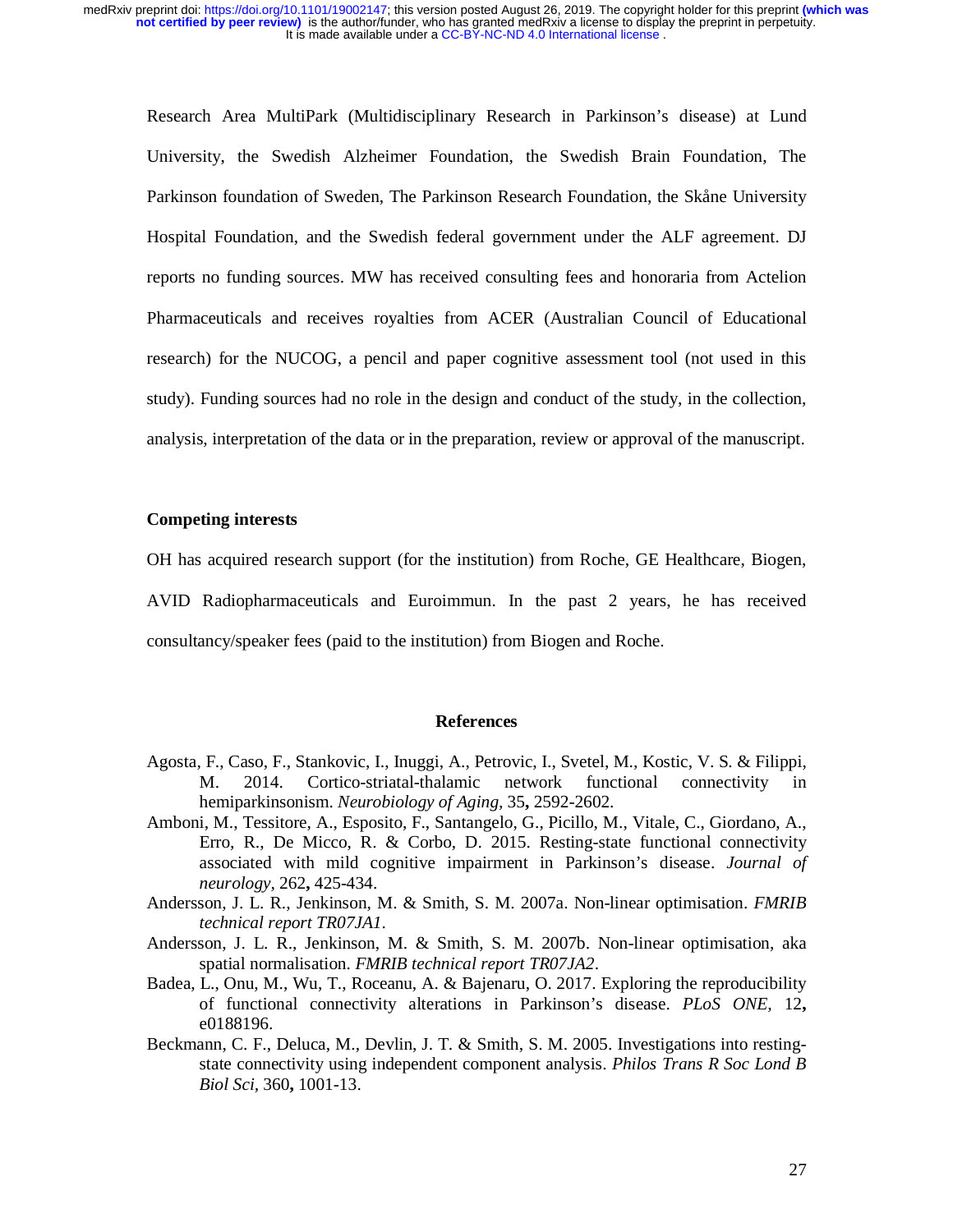- Beckmann, C. F. & Smith, S. M. 2004. Probabilistic independent component analysis for functional magnetic resonance imaging. *IEEE Trans Med Imaging,* 23**,** 137-52.
- Behrens, T. E., Johansen-Berg, H., Woolrich, M. W., Smith, S. M., Wheeler-Kingshott, C. A., Boulby, P. A., Barker, G. J., Sillery, E. L., Sheehan, K., Ciccarelli, O., Thompson, A. J., Brady, J. M. & Matthews, P. M. 2003. Non-invasive mapping of connections between human thalamus and cortex using diffusion imaging. *Nature Neuroscience,* 6**,** 750-7.
- Bell, P. T., Gilat, M., O'callaghan, C., Copland, D. A., Frank, M. J., Lewis, S. J. G. & Shine, J. M. 2015. Dopaminergic basis for impairments in functional connectivity across subdivisions of the striatum in Parkinson's disease. *Human Brain Mapping,* 36**,** 1278- 1291.
- Broeders, M., De Bie, R., Velseboer, D. C., Speelman, J. D., Muslimovic, D. & Schmand, B. 2013. Evolution of mild cognitive impairment in Parkinson disease. *Neurology,* 81**,** 346-352.
- Buckner, R. L., Sepulcre, J., Talukdar, T., Krienen, F. M., Liu, H., Hedden, T., Andrews-Hanna, J. R., Sperling, R. A. & Johnson, K. A. 2009. Cortical hubs revealed by intrinsic functional connectivity: mapping, assessment of stability, and relation to Alzheimer's disease. *Journal of Neuroscience,* 29**,** 1860-1873.
- Burton, E. J., Mckeith, I. G., Burn, D. J., Williams, E. D. & O'brien, J. T. 2004. *Cerebral atrophy in Parkinson's disease with and without dementia: a comparison with Alzheimer's disease, dementia with Lewy bodies and controls*.
- Caballero-Gaudes, C. & Reynolds, R. C. 2017. Methods for cleaning the BOLD fMRI signal. *Neuroimage,* 154**,** 128-149.
- Carter, C. S., Macdonald, A. M., Botvinick, M., Ross, L. L., Stenger, V. A., Noll, D. & Cohen, J. D. 2000. Parsing executive processes: strategic vs. evaluative functions of the anterior cingulate cortex. *Proceedings of the National Academy of Sciences of the United States of America,* 97**,** 1944-1948.
- Chen, F. X., Kang, D. Z., Chen, F. Y., Liu, Y., Wu, G., Li, X., Yu, L. H., Lin, Y. X. & Lin, Z. Y. 2016. Gray matter atrophy associated with mild cognitive impairment in Parkinson's disease. *Neuroscience Letters,* 617**,** 160-5.
- Cohen, J. 1992. Statistical power analysis. *Current directions in psychological science,* 1**,** 98- 101.
- Cunningham, S. I., Tomasi, D. & Volkow, N. D. 2017. Structural and functional connectivity of the precuneus and thalamus to the default mode network. *Hum Brain Mapp,* 38**,** 938-956.
- Damoiseaux, J. S., Rombouts, S. a. R. B., Barkhof, F., Scheltens, P., Stam, C. J., Smith, S. M. & Beckmann, C. F. 2006. Consistent resting-state networks across healthy subjects. *Proceedings of the National Academy of Sciences of the United States of America,* 103**,** 13848-13853.
- Emre, M., Aarsland, D., Brown, R., Burn, D. J., Duyckaerts, C., Mizuno, Y., Broe, G. A., Cummings, J., Dickson, D. W., Gauthier, S., Goldman, J., Goetz, C., Korczyn, A., Lees, A., Levy, R., Litvan, I., Mckeith, I., Olanow, W., Poewe, W., Quinn, N., Sampaio, C., Tolosa, E. & Dubois, B. 2007. Clinical diagnostic criteria for dementia associated with Parkinson's disease. *Movment Disorders,* 22**,** 1689-707; quiz 1837.
- Fahn, S. & Elton, R. (eds.) 1987. *Members of the UPDRS development committee: The unified Parkison disease rating scale,* Florham Park, NJ.: Macmillan Health Care Information.
- Fair, D. A., Cohen, A. L., Dosenbach, N. U., Church, J. A., Miezin, F. M., Barch, D. M., Raichle, M. E., Petersen, S. E. & Schlaggar, B. L. 2008. The maturing architecture of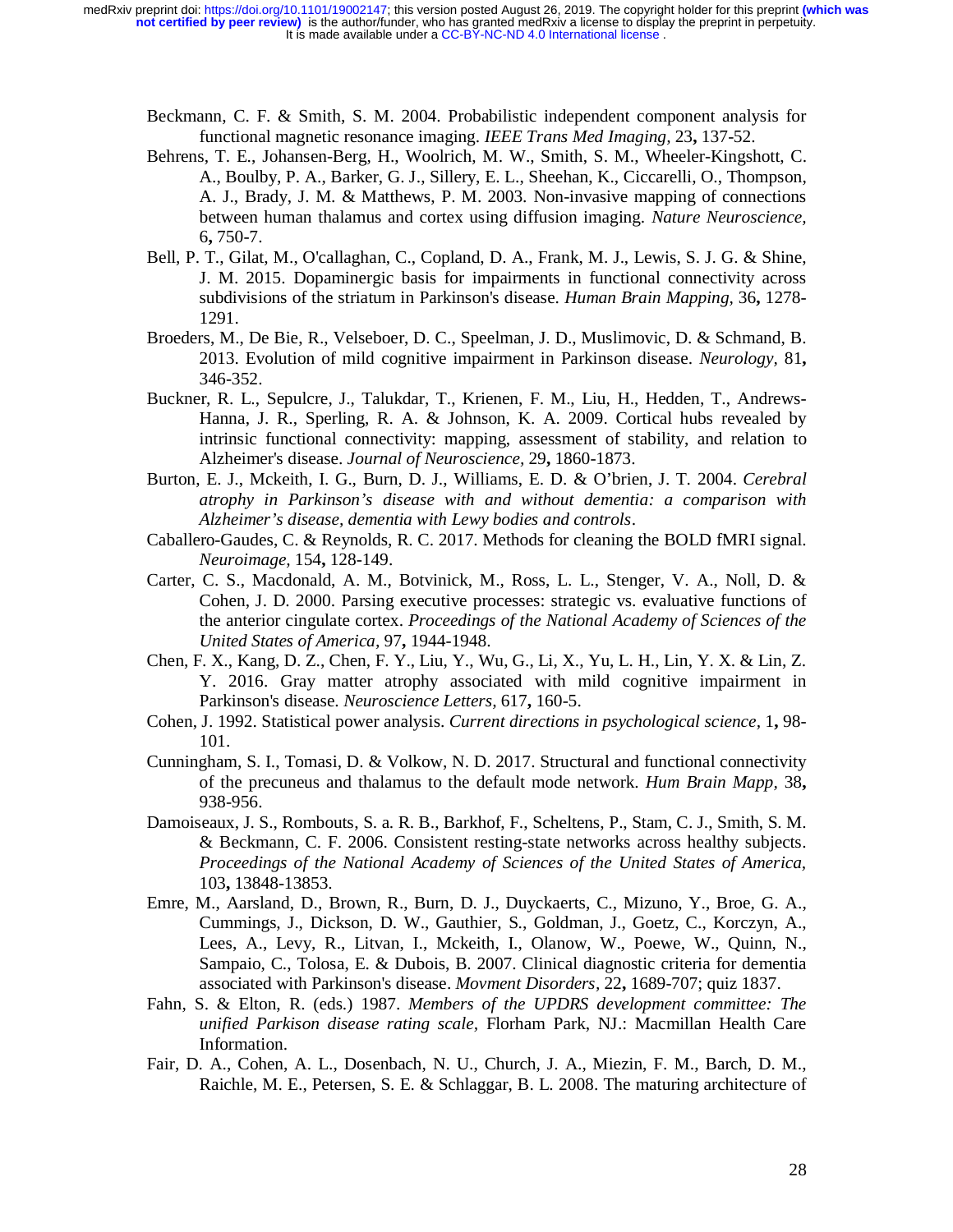> the brain's default network. *Proceedings of the National Academy of Sciences,* 105**,** 4028-4032.

- Folstein, M. F., Folstein, S. E. & Mchugh, P. R. 1975. "Mini-mental state": a practical method for grading the cognitive state of patients for the clinician. *Journal of psychiatric research,* 12**,** 189-198.
- Garg, A., Appel-Cresswell, S., Popuri, K., Mckeown, M. J. & Beg, M. F. 2015. Morphological alterations in the caudate, putamen, pallidum, and thalamus in Parkinson's disease. *Frontiers in Neuroscience,* 9.
- Gelb, D. J., Oliver, E. & Gilman, S. 1999. Diagnostic criteria for Parkinson disease. *Archives of neurology,* 56**,** 33-39.
- Genovese, C. R., Lazar, N. A. & Nichols, T. 2002. Thresholding of statistical maps in functional neuroimaging using the false discovery rate. *Neuroimage,* 15**,** 870-878.
- Goldman, J. G., Holden, S. K., Litvan, I., Mckeith, I., Stebbins, G. T. & Taylor, J. P. 2018. Evolution of diagnostic criteria and assessments for Parkinson's disease mild cognitive impairment. *Movement Disorders,* 33**,** 503-510.
- Gorges, M., Muller, H. P., Lule, D., Pinkhardt, E. H., Ludolph, A. C. & Kassubek, J. 2015. To rise and to fall: functional connectivity in cognitively normal and cognitively impaired patients with Parkinson's disease. *Neurobiology of Aging,* 36**,** 1727-1735.
- Greicius, M. D., Krasnow, B., Reiss, A. L. & Menon, V. 2003. Functional connectivity in the resting brain: a network analysis of the default mode hypothesis. *Proc Natl Acad Sci U S A,* 100**,** 253-8.
- Greicius, M. D., Srivastava, G., Reiss, A. L. & Menon, V. 2004. Default-mode network activity distinguishes Alzheimer's disease from healthy aging: Evidence from functional MRI. *Proceedings of the National Academy of Sciences of the United States of America,* 101**,** 4637-4642.
- Greve, D. N. & Fischl, B. 2009. Accurate and robust brain image alignment using boundarybased registration. *Neuroimage,* 48**,** 63-72.
- Haber, S. N. 2003. The primate basal ganglia: parallel and integrative networks. *Journal of chemical neuroanatomy,* 26**,** 317-330.
- Hacker, C. D., Perlmutter, J. S., Criswell, S. R., Ances, B. M. & Snyder, A. Z. 2012. Resting state functional connectivity of the striatum in Parkinson's disease. *Brain,* 135**,** 3699- 3711.
- Halliday, G. M. 2009. Thalamic changes in Parkinson's disease. *Parkinsonism & Related Disorders,* 15, Supplement 3**,** S152-S155.
- Helmich, R. C., Derikx, L. C., Bakker, M., Scheeringa, R., Bloem, B. R. & Toni, I. 2010. Spatial remapping of cortico-striatal connectivity in Parkinson's disease. *Cerebral cortex,* 20**,** 1175-1186.
- Hillary, F. G., Roman, C. A., Venkatesan, U., Rajtmajer, S. M., Bajo, R. & Castellanos, N. D. 2015. Hyperconnectivity is a fundamental response to neurological disruption. *Neuropsychology,* 29**,** 59-75.
- Hwang, K., Bertolero, M. A., Liu, W. B. & D'esposito, M. 2017. The human thalamus is an integrative hub for functional brain networks. *Journal of Neuroscience,* 37**,** 5594- 5607.
- Jenkinson, M., Bannister, P., Brady, M. & Smith, S. 2002. Improved optimization for the robust and accurate linear registration and motion correction of brain images. *Neuroimage,* 17**,** 825-41.
- Jenkinson, M., Beckmann, C. F., Behrens, T. E. J., Woolrich, M. W. & Smith, S. M. 2012. FSL. *Neuroimage,* 62**,** 782-790.
- Jenkinson, M. & Smith, S. 2001. A global optimisation method for robust affine registration of brain images. *Medical image analysis,* 5**,** 143-156.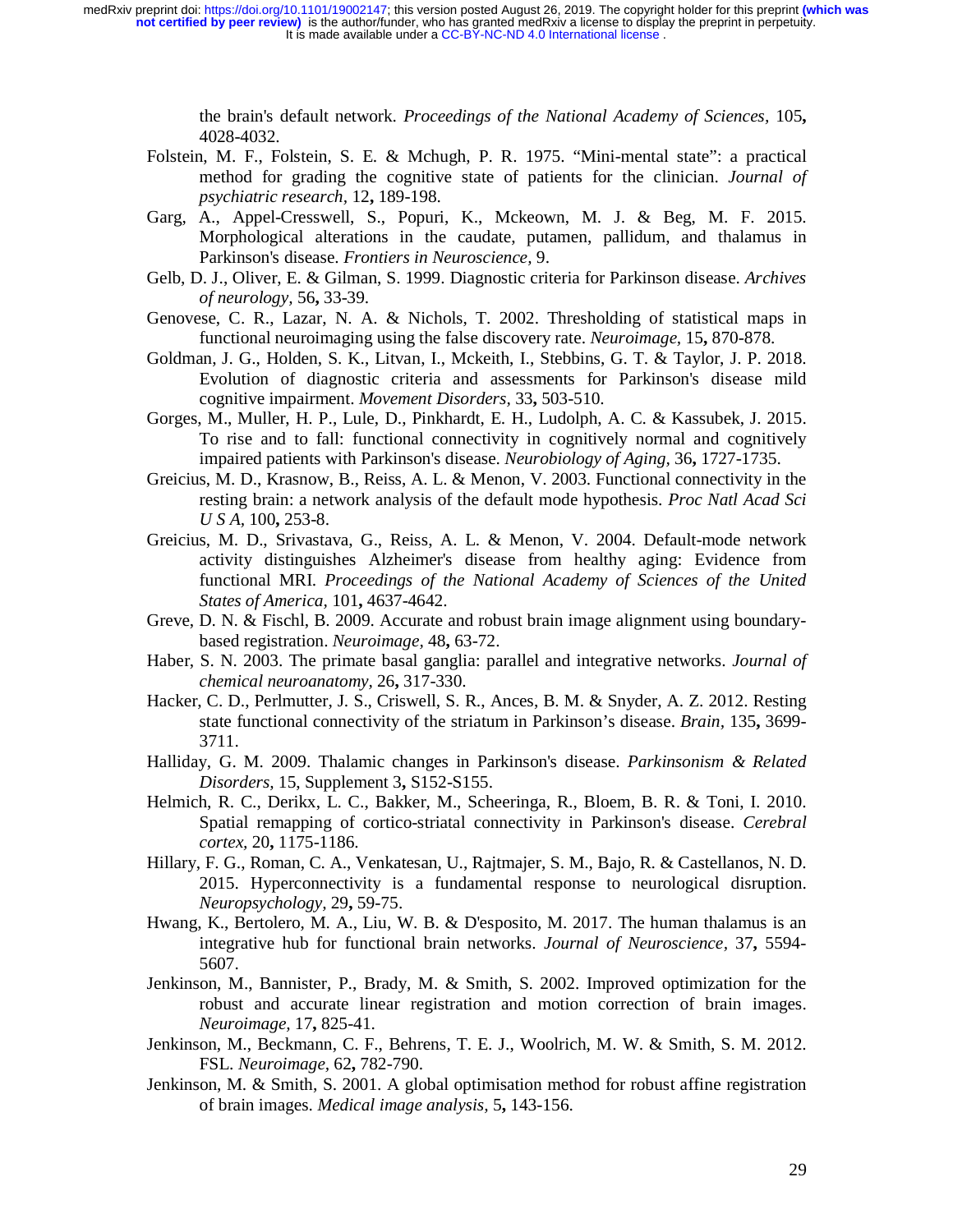- Ji, G.-J., Hu, P., Liu, T.-T., Li, Y., Chen, X., Zhu, C., Tian, Y., Chen, X. & Wang, K. 2018. Functional Connectivity of the Corticobasal Ganglia–Thalamocortical Network in Parkinson Disease: A Systematic Review and Meta-Analysis with Cross-Validation. *Radiology,* 287**,** 172183.
- Khan, A. R., Hiebert, N. M., Vo, A., Wang, B. T., Owen, A. M., Seergobin, K. N. & Macdonald, P. A. 2018. Biomarkers of Parkinson's disease: Striatal sub-regional structural morphometry and diffusion MRI. *Neuroimage: Clinical*.
- Kish, S. J., Shannak, K. & Hornykiewicz, O. 1988. Uneven pattern of dopamine loss in the striatum of patients with idiopathic Parkinson's disease. Pathophysiologic and clinical implications. *New England Journal of Medicine,* 318**,** 876-80.
- Lee, H. M., Kwon, K.-Y., Kim, M.-J., Jang, J.-W., Suh, S.-I., Koh, S.-B. & Kim, J. H. 2014. Subcortical grey matter changes in untreated, early stage Parkinson's disease without dementia. *Parkinsonism & related disorders,* 20**,** 622-626.
- Leech, R. & Sharp, D. J. 2014. The role of the posterior cingulate cortex in cognition and disease. *Brain,* 137**,** 12-32.
- Litvan, I., Goldman, J. G., Troster, A. I., Schmand, B. A., Weintraub, D., Petersen, R. C., Mollenhauer, B., Adler, C. H., Marder, K., Williams-Gray, C. H., Aarsland, D., Kulisevsky, J., Rodriguez-Oroz, M. C., Burn, D. J., Barker, R. A. & Emre, M. 2012. Diagnostic criteria for mild cognitive impairment in Parkinson's disease: Movement Disorder Society Task Force guidelines. *Movment Disorders,* 27**,** 349-56.
- Looi, J. C. & Walterfang, M. 2013. Striatal morphology as a biomarker in neurodegenerative disease. *Molecular Psychiatry,* 18**,** 417-24.
- Looi, J. C., Walterfang, M., Nilsson, C., Power, B. D., Van Westen, D., Velakoulis, D., Wahlund, L. O. & Thompson, P. M. 2014. The subcortical connectome: Hubs, spokes and the space between - a vision for further research in neurodegenerative disease. *Australian and New Zealand Journal of Psychiatry*.
- Mak, E., Bergsland, N., Dwyer, M. G., Zivadinov, R. & Kandiah, N. 2014. Subcortical atrophy is associated with cognitive impairment in mild Parkinson disease: a combined investigation of volumetric changes, cortical thickness, and vertex-based shape analysis. *American Journal of Neuroradiology,* 35**,** 2257-64.
- Mckeown, M. J., Uthama, A., Abugharbieh, R., Palmer, S., Lewis, M. & Huang, X. 2008. Shape (but not volume) changes in the thalami in Parkinson disease. *BMC neurology,* 8**,** 8.
- Melzer, T. R., Watts, R., Macaskill, M. R., Pitcher, T. L., Livingston, L., Keenan, R. J., Dalrymple-Alford, J. C. & Anderson, T. J. 2012. Grey matter atrophy in cognitively impaired Parkinson's disease. *Journal of Neurology, Neurosurgery and Psychiatry,* 83**,** 188.
- Menke, R. A., Szewczyk□Krolikowski, K., Jbabdi, S., Jenkinson, M., Talbot, K., Mackay, C. E. & Hu, M. 2014. Comprehensive morphometry of subcortical grey matter structures in early□ stage Parkinson's disease. *Human brain mapping*, 35, 1681-1690.
- Messina, D., Cerasa, A., Condino, F., Arabia, G., Novellino, F., Nicoletti, G., Salsone, M., Morelli, M., Lanza, P. L. & Quattrone, A. 2011. Patterns of brain atrophy in Parkinson's disease, progressive supranuclear palsy and multiple system atrophy. *Parkinsonism & related disorders,* 17**,** 172-176.
- Mevel, K., Chetelat, G., Eustache, F. & Desgranges, B. 2011. The default mode network in healthy aging and Alzheimer's disease. *International journal of Alzheimer's disease,* 2011**,** 535816.
- Miller, E. K. & Cohen, J. D. 2001. An integrative theory of prefrontal cortex function. *Annu Rev Neurosci,* 24**,** 167-202.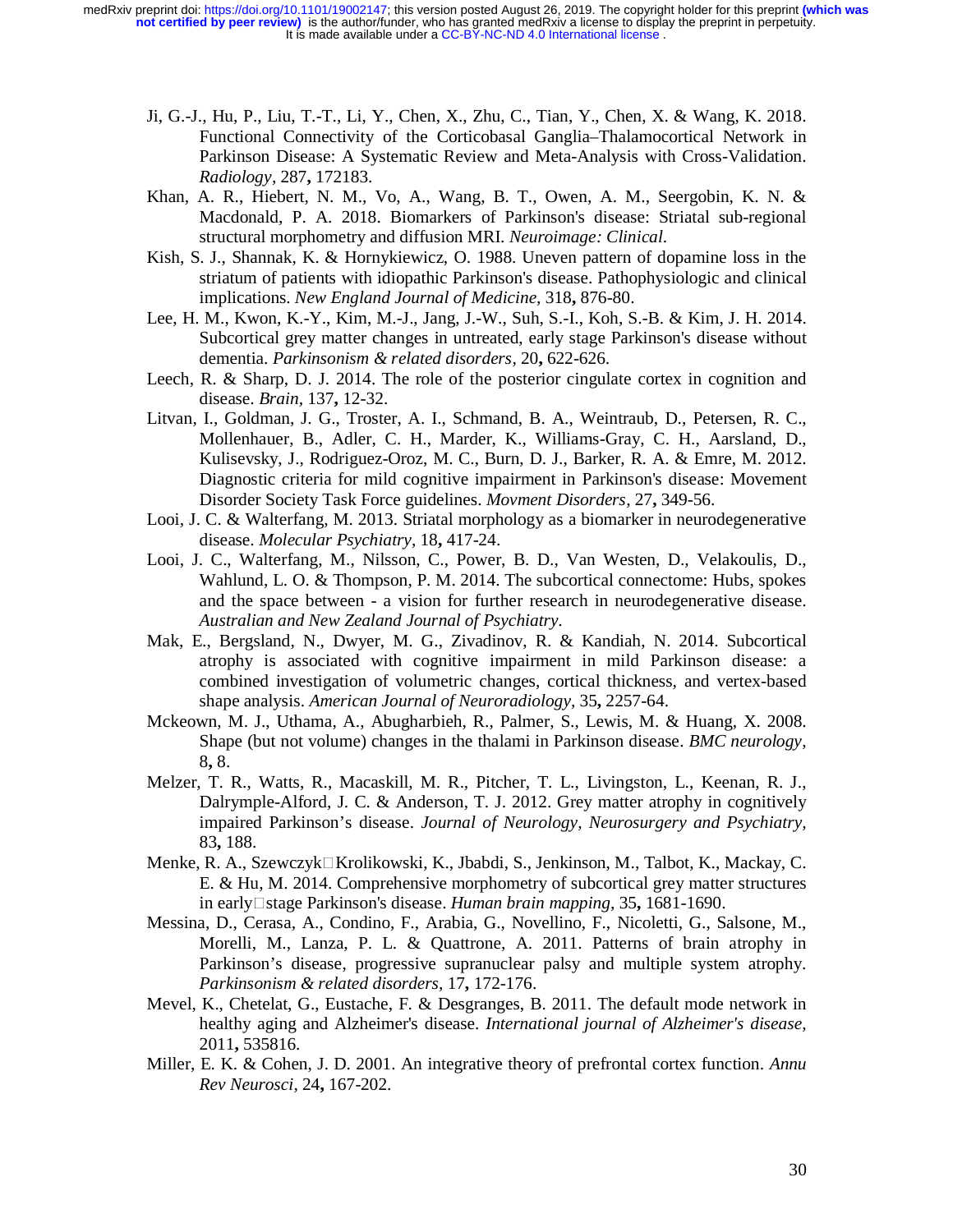- Nemmi, F., Sabatini, U., Rascol, O. & Peran, P. 2015. Parkinson's disease and local atrophy in subcortical nuclei: insight from shape analysis. *Neurobiology of Aging,* 36**,** 424-33.
- Obeso, J. A., Rodriguez-Oroz, M. C., Rodriguez, M., Lanciego, J. L., Artieda, J., Gonzalo, N. & Olanow, C. W. 2000. Pathophysiology of the basal ganglia in Parkinson's disease. *Trends in neurosciences,* 23**,** S8-S19.
- Owens-Walton, C., Jakabek, D., Li, X., Wilkes, F. A., Walterfang, M., Velakoulis, D., Van Westen, D., Looi, J. C. L. & Hansson, O. 2018. Striatal changes in Parkinson disease: An investigation of morphology, functional connectivity and their relationship to clinical symptoms. *Psychiatry Research: Neuroimaging,* 275**,** 5-13.
- Patenaude, B., Smith, S. M., Kennedy, D. N. & Jenkinson, M. 2011. A Bayesian model of shape and appearance for subcortical brain segmentation. *Neuroimage,* 56**,** 907-922.
- Pitcher, T. L., Melzer, T. R., Macaskill, M. R., Graham, C. F., Livingston, L., Keenan, R. J., Watts, R., Dalrymple-Alford, J. C. & Anderson, T. J. 2012. Reduced striatal volumes in Parkinson's disease: a magnetic resonance imaging study. *Translational Neurodegeneration,* 1**,** 68-76.
- Poewe, W., Seppi, K., Tanner, C. M., Halliday, G. M., Brundin, P., Volkmann, J., Schrag, A.- E. & Lang, A. E. 2017. Parkinson disease. *Nature Reviews Disease Primers,* 3**,** 17013.
- Power, B. D. & Looi, J. C. 2015. The thalamus as a putative biomarker in neurodegenerative disorders. *Australian and New Zealand Journal of Psychiatry***,** 0004867415585857.
- Salimi-Khorshidi, G., Douaud, G., Beckmann, C. F., Glasser, M. F., Griffanti, L. & Smith, S. M. 2014. Automatic denoising of functional MRI data: combining independent component analysis and hierarchical fusion of classifiers. *Neuroimage,* 90**,** 449-468.
- Seeley, W. W., Menon, V., Schatzberg, A. F., Keller, J., Glover, G. H., Kenna, H., Reiss, A. L. & Greicius, M. D. 2007. Dissociable intrinsic connectivity networks for salience processing and executive control. *J Neurosci,* 27**,** 2349-56.
- Sheline, Y. I. & Raichle, M. E. 2013. Resting state functional connectivity in preclinical Alzheimer's disease. *Biological Psychiatry,* 74**,** 340-7.
- Smith, S. M. 2002. Fast robust automated brain extraction. *Human brain mapping,* 17**,** 143- 155.
- Smith, S. M., Fox, P. T., Miller, K. L., Glahn, D. C., Fox, P. M., Mackay, C. E., Filippini, N., Watkins, K. E., Toro, R., Laird, A. R. & Beckmann, C. F. 2009. Correspondence of the brain's functional architecture during activation and rest. *Proc Natl Acad Sci U S A,* 106**,** 13040-5.
- Sporns, O., Tononi, G. & Kötter, R. 2005. The Human Connectome: A Structural Description of the Human Brain. *PLoS Comput Biol,* 1.
- Sterling, N. W., Du, G., Lewis, M. M., Dimaio, C., Kong, L., Eslinger, P. J., Styner, M. & Huang, X. 2013. Striatal shape in Parkinson's disease. *Neurobiology of Aging,* 34**,** 2510-2516.
- Strafella, A. P. 2013. Anatomical and functional connectivity as a tool to study brain networks in Parkinson's disease. *Movement Disorders,* 28**,** 411-412.
- Styner, M., Oguz, I., Xu, S., Brechbuhler, C., Pantazis, D., Levitt, J. J., Shenton, M. E. & Gerig, G. 2006. Framework for the Statistical Shape Analysis of Brain Structures using SPHARM-PDM. *Insight J***,** 242-250.
- Summerfield, C., Junque, C., Tolosa, E., Salgado-Pineda, P., Gomez-Anson, B., Marti, M. J., Pastor, P., Ramirez-Ruiz, B. & Mercader, J. 2005. Structural brain changes in Parkinson disease with dementia: a voxel-based morphometry study. *Arch Neurol,* 62**,** 281-5.
- Tinaz, S., Courtney, M. G. & Stern, C. E. 2011. Focal cortical and subcortical atrophy in early Parkinson's disease. *Movement Disorders,* 26**,** 436-441.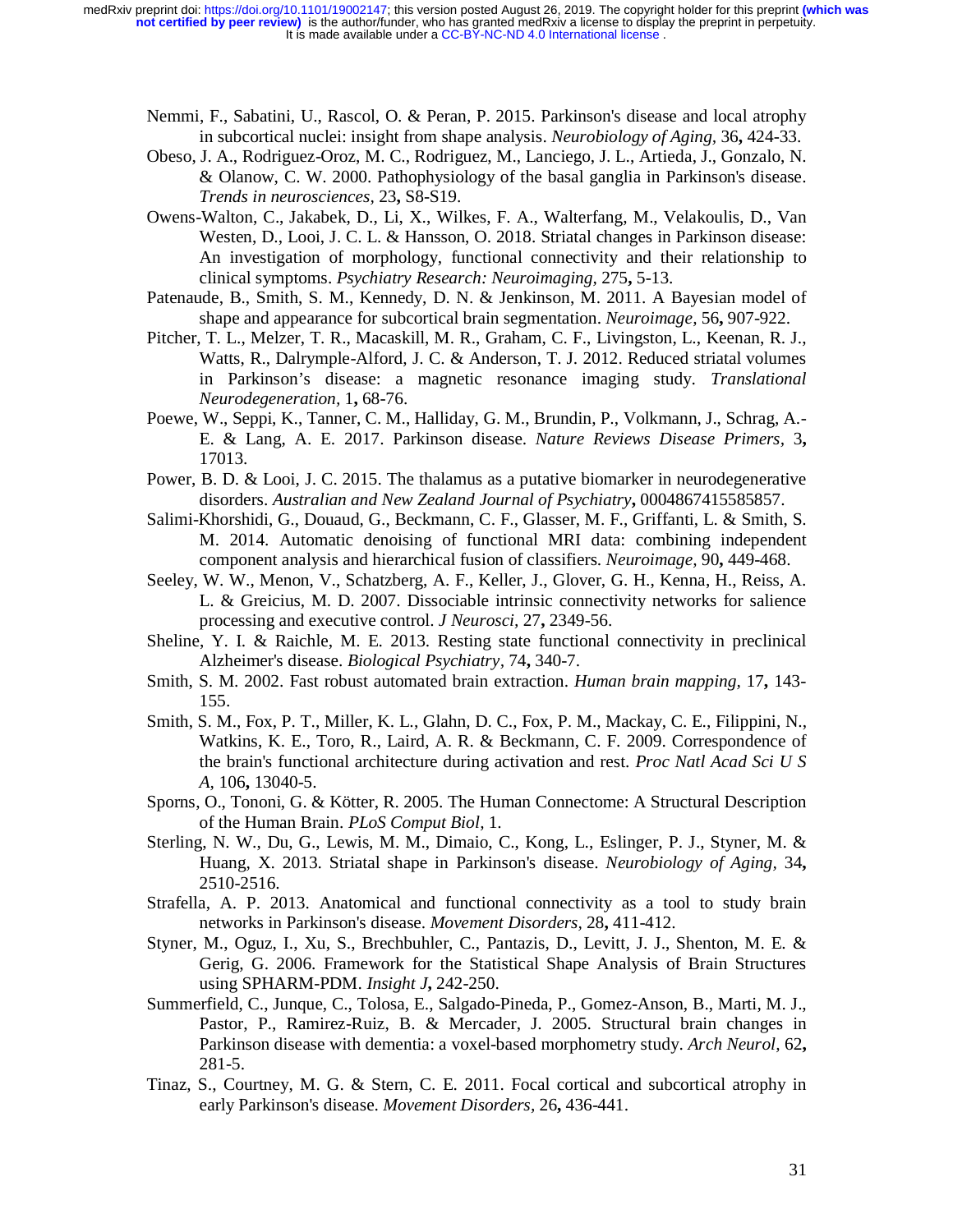- Tziortzi, A. C., Haber, S. N., Searle, G. E., Tsoumpas, C., Long, C. J., Shotbolt, P., Douaud, G., Jbabdi, S., Behrens, T. E. J., Rabiner, E. A., Jenkinson, M. & Gunn, R. N. 2014. Connectivity-Based Functional Analysis of Dopamine Release in the Striatum Using Diffusion-Weighted MRI and Positron Emission Tomography. *Cerebral Cortex,* 24**,** 1165-1177.
- Williams-Gray, C. H., Foltynie, T., Brayne, C. E. G., Robbins, T. W. & Barker, R. A. 2007. Evolution of cognitive dysfunction in an incident Parkinson's disease cohort. *Brain,* 130**,** 1787-1798.
- Woolrich, M. W., Behrens, T. E. J., Beckmann, C. F., Jenkinson, M. & Smith, S. M. 2004. Multilevel linear modelling for FMRI group analysis using Bayesian inference. *Neuroimage,* 21**,** 1732-1747.
- Woolrich, M. W., Ripley, B. D., Brady, M. & Smith, S. M. 2001. Temporal autocorrelation in univariate linear modeling of FMRI data. *Neuroimage,* 14**,** 1370-1386.
- Worsley, K. 2001. Statistical analysis of activation images. *Functional MRI: an introduction to methods,* 14**,** 251-270.
- Zhan, Z.-W., Lin, L.-Z., Yu, E.-H., Xin, J.-W., Lin, L., Lin, H.-L., Ye, Q.-Y., Chen, X.-C. & Pan, X.-D. 2018. Abnormal resting-state functional connectivity in posterior cingulate cortex of Parkinson's disease with mild cognitive impairment and dementia. *CNS Neuroscience & Therapeutics,* 24**,** 897-905.
- Zhang, Y., Brady, M. & Smith, S. 2001. Segmentation of brain MR images through a hidden Markov random field model and the expectation-maximization algorithm. *IEEE Transactions on Medical Imaging,* 20**,** 45-57.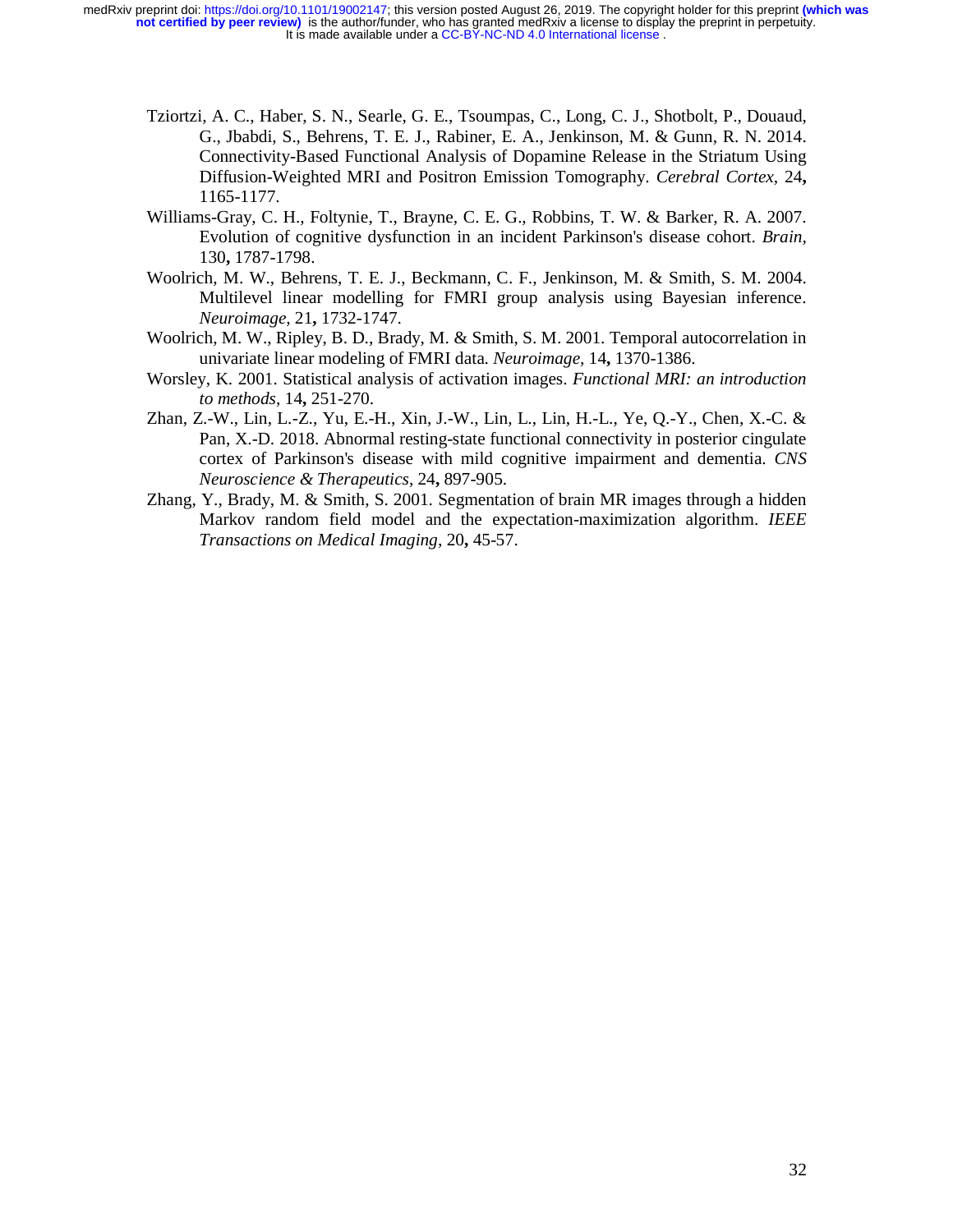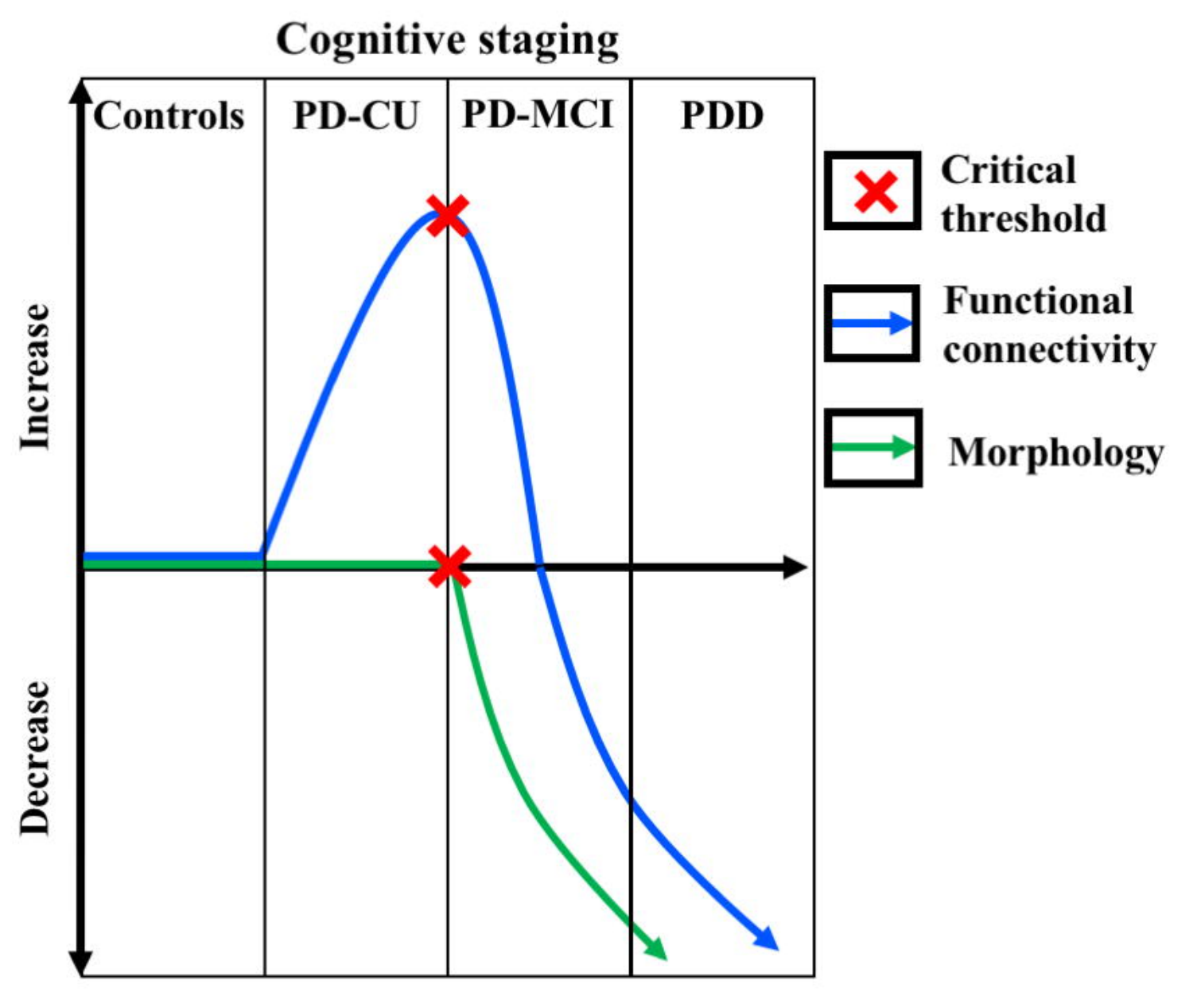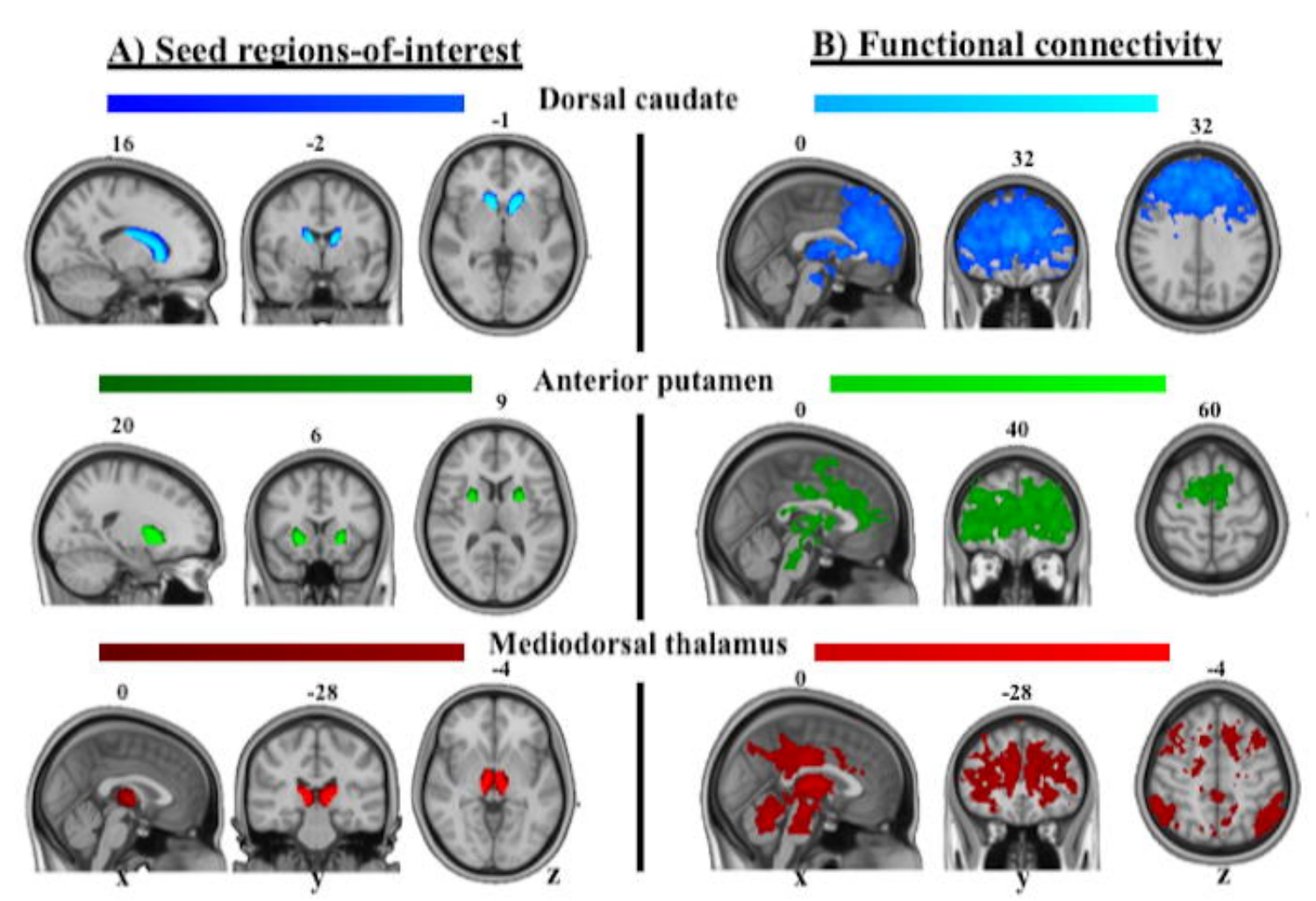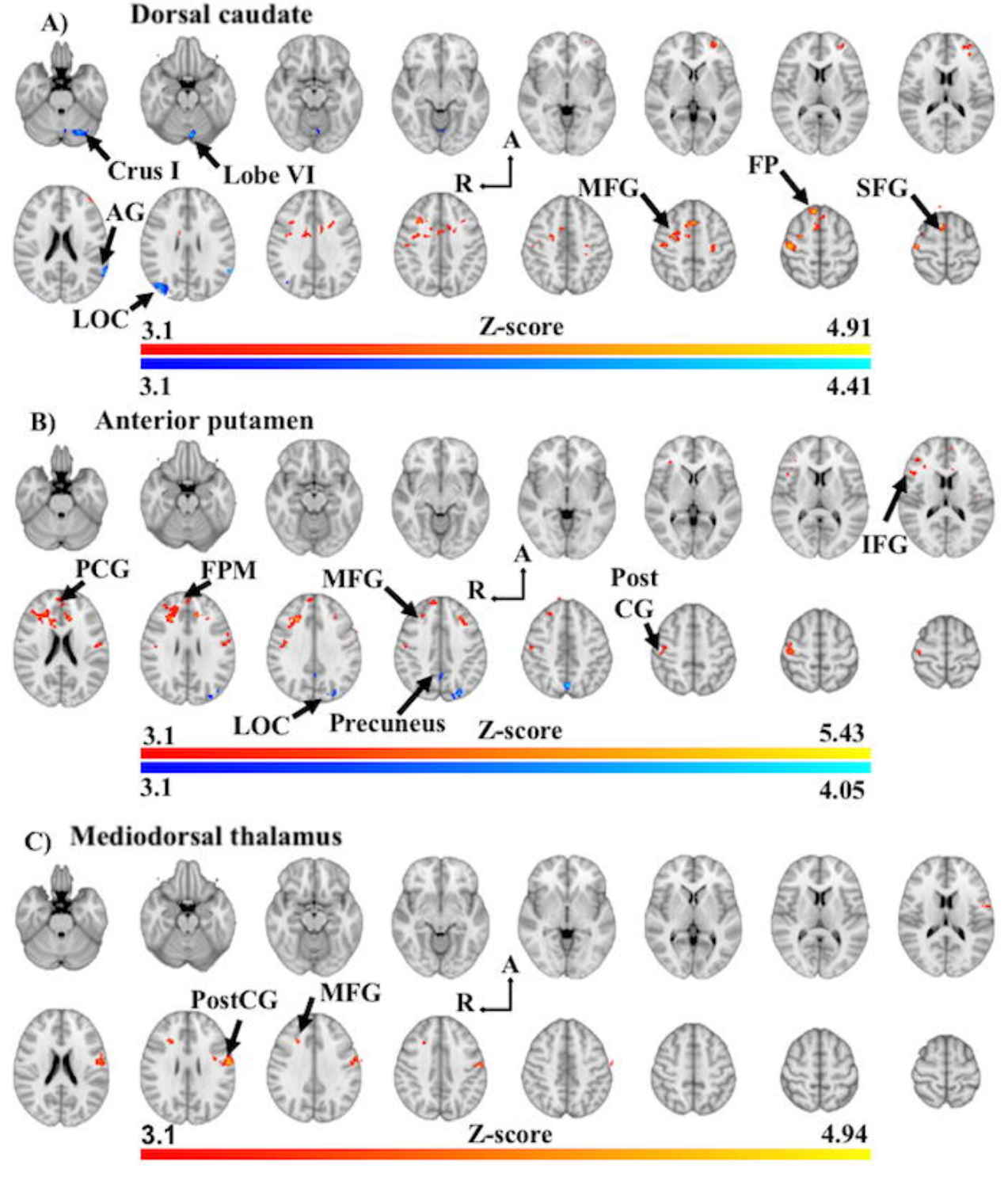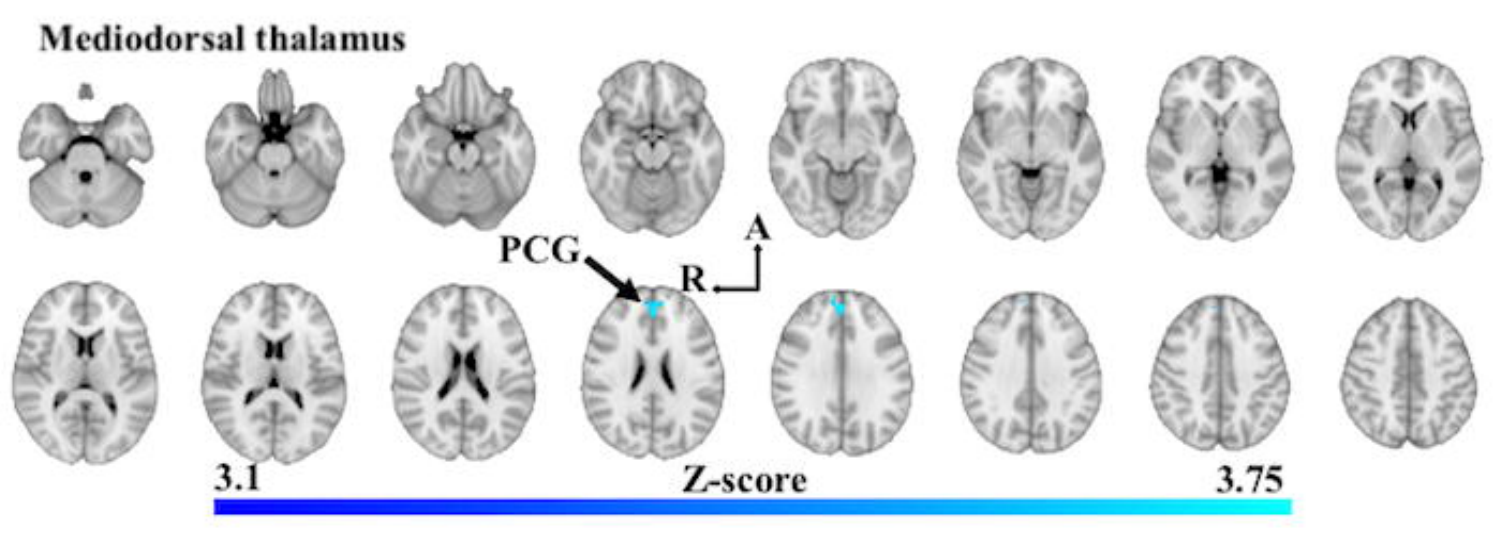

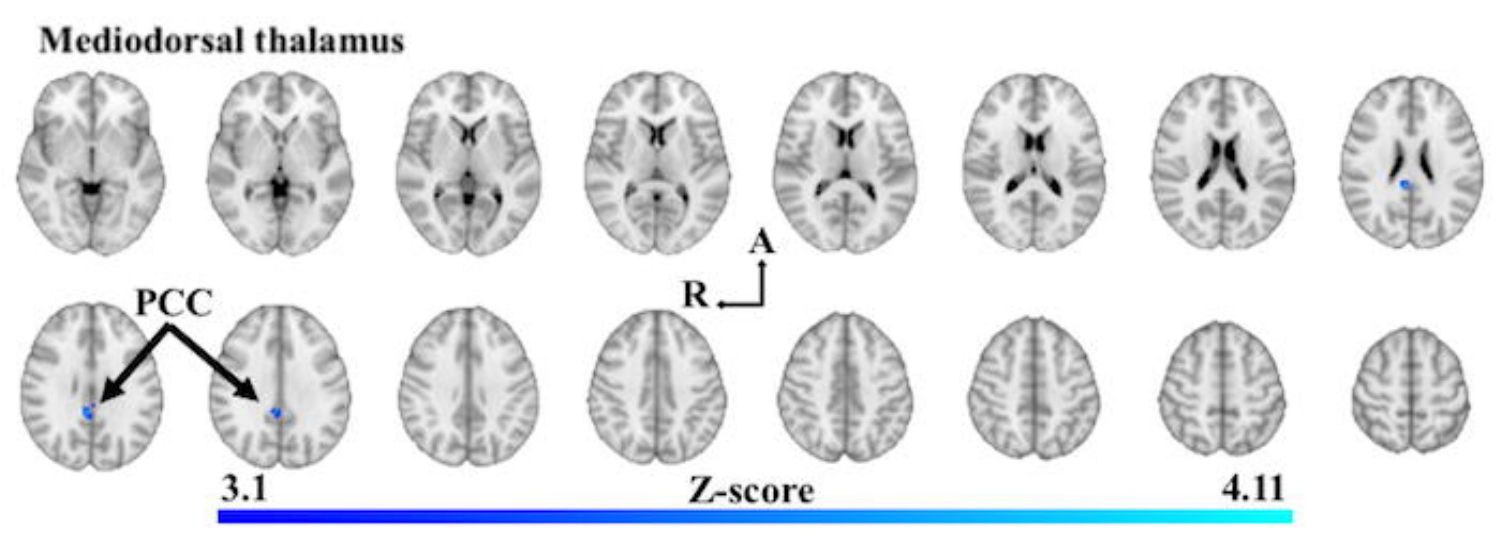